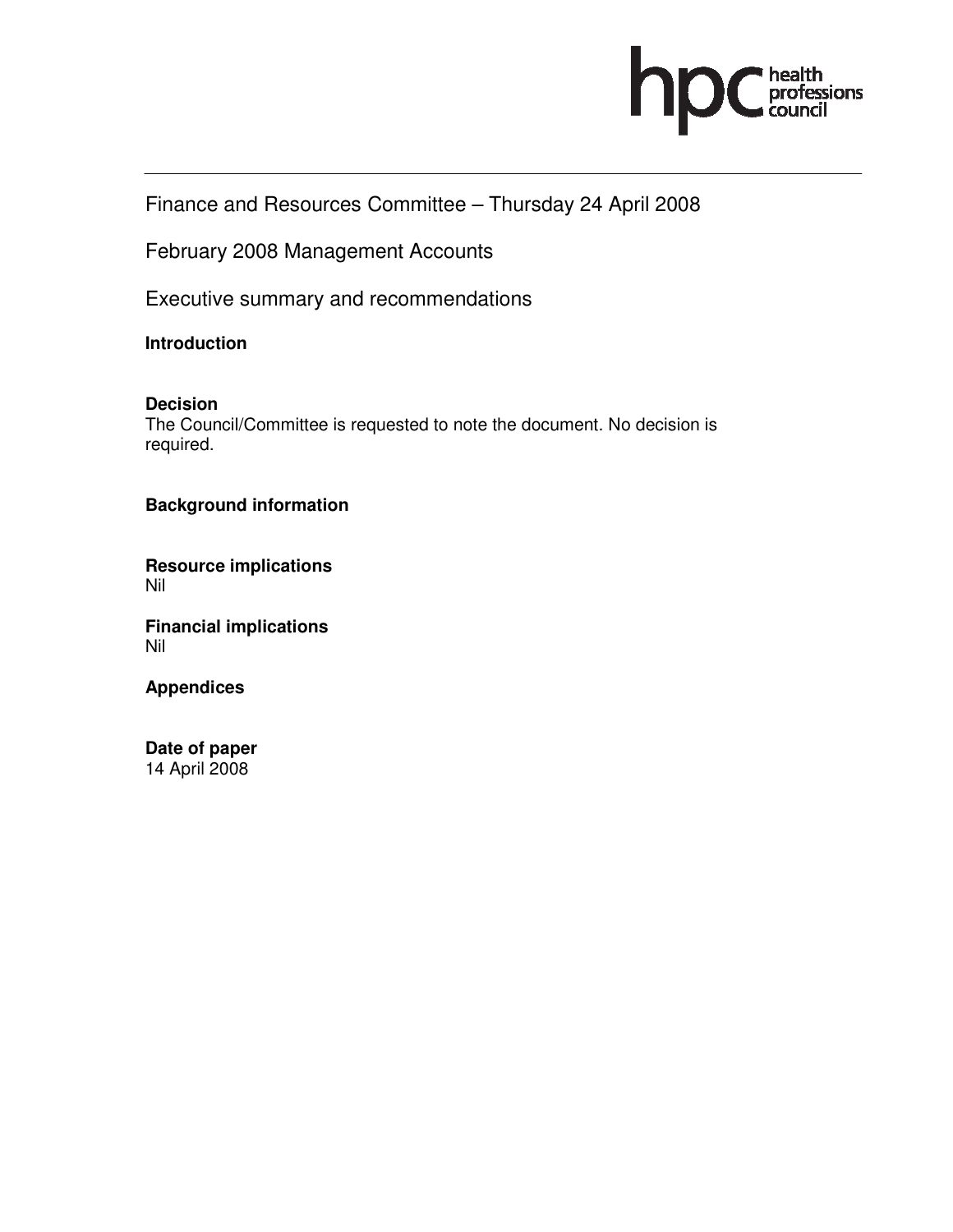# **CONSOLIDATED MANAGEMENT ACCOUNTS FOR THE 11 MONTHS ENDED 29 FEBRUARY 2008 VARIANCE COMMENTARY**

## **INTRODUCTION**

These accounts were compared to budget version 7, which was agreed by the Council on 29th March 2007. The format of the management accounts is the same as last financial year except that this year includes a sheet related to project reporting.

## **DETAILED SUMMARY**

At the end of the financial year, we budgeted an operating surplus, after unrealised gains, of £234,736 compared to 2007's budgeted deficit of £128,763. The actual result for year to date was a surplus of £611,048 after unrealised gains; a favourable variance of £428,853

Income totalled £10,629,926 with overheads at £10,074,383 thus giving the operating surplus before investments of £555,543.

## **INCOME**

Registration income was £861,685, below budget. £242K of the unfavourable variance related to renewal fee income and is due to the timing of the fee rise, an increase in registrants deregistering and renewal fees not received from the down turn in the international applications received. The income is split over 12 months; therefore a portion of the new fees was included within the budget for April to February. This difference is likely to reverse in March. We also budgeted for 3.4% of registrants deregistering over the year, were the actual figure in this year is 6%

 £473K of this unfavourable variance related to international scrutiny fee income. About £50K of the unfavourable variance related to the 5 weeks implementation period for the fee rise and £98K related to a budget error. Scrutiny fees at the higher rate were budgeted for the whole 12 months of the budget year instead of 10 months. The remaining unfavourable variance is due to a down turn in the number of international applications being received. The difference is likely to remain a permanent difference.

Year to date investment income is more or less on budget.

## **DEPARTMENTS**

Total Departmental expenditure was £10,074,383 which was £1,395,449 below budget. There were under spends in Approvals and Monitoring, Council, Committees, Communications, Facilities, Policy, Projects and the Registration departments.

## **OVERHEADS**

Below is an explanation of some of the main favourable variances as well as any unfavourable variances:

## Payroll costs

Payroll costs show a favourable variance (year to date £36k) due to some budgeted positions not being appointed in the prior year particularly in the following areas; The Operations Offices, Registrations and Fitness to Practise The time to effect some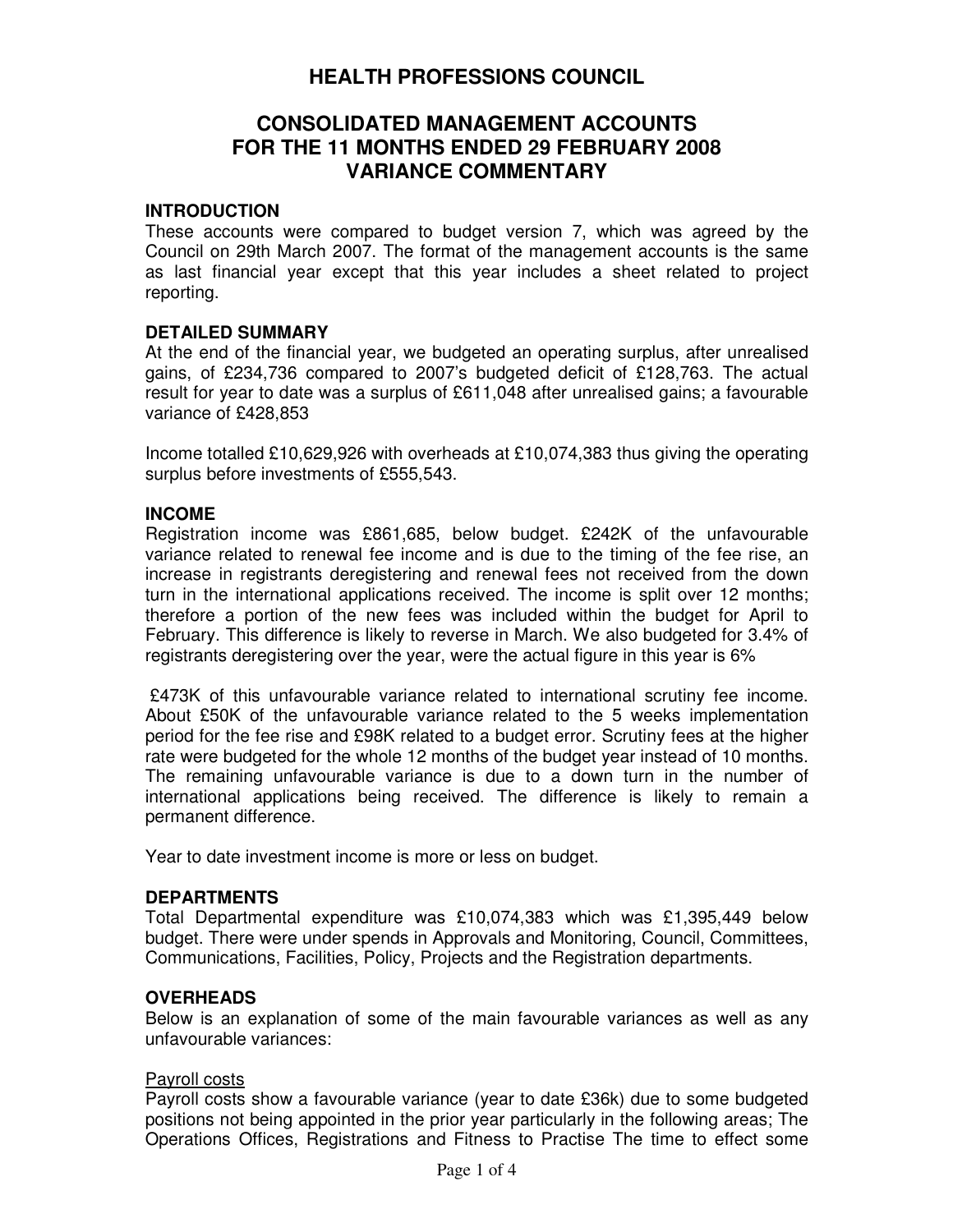dept restructures (consultation time) also delayed some hiring. Some of the favourable variance was offset by temporary staff hired during the recruitment process and the average cost to recruit new employees being higher than budgeted.

## Staff travelling and subsistence

This shows a favourable variance (year to date £68K). £24K of this variance relates to the Approvals and Monitoring department where the number of visits is down on what was originally budgeted for and therefore this will be a permanent difference.

### Council and committee expenses

This shows a favourable variance (year to date £330k). This was due to actual meeting & conference attendance being lower than budgeted for (a permanent difference). Chairmen meeting costs were budgeted for but to date were held on the same day as the Council meeting therefore no additional cost incurred. There is also a favourable variance on the tax cost of £83K due to a budget estimation error. This is a permanent difference.

### Property service

This shows a favourable variance of £116k. Of the variance £113K relates to building refurbishment which is due to take place in the next financial year.

### Office services

This showed a favourable variance of £105K, mainly due to a favourable variance in Printing and Stationery of £139K. The under spend in Secretariat of £42K is due to a budget estimation error and likely to remain a permanent difference. The under spend of £55K in Policy for the printing of Standards of Proficiency is delayed until the next financial year and therefore a permanent difference. There is an over spend in Room Hire of £68K. Of this £50K relates to a large number of FTP cases being held outside of Park House. There was an over spend in Other Office Services of £30K due to under budgeting the amount of office furniture which is being rented and also the storage cost of office furniture (22-26 Stannary St project related).

## Computer Services

This shows a favourable variance of 37K. Of this £15K related to an invoice received for StarNet relating to last year (increasing data capacity from 2mb/s to 10mb/s). No accrual was made at the year end. £24k favourable relates to phasing error on IT Other Computer Services costs (22/26 Stannary St cabling) which will occur in the next financial year.

## **Communications**

This shows a favourable variance of £340k. Of this variance, £19K related to overaccruing likely expense claims in March 2007 in relation to the Partner's conference in October 2006. The remaining under spends in campaigns, brochures, market research and listening events was due to timing differences and is expected to reverse in March, as invoices are received.

## **Partners**

The year to date accounts showed a favourable variance of £268k. There was a favourable variance of £72K for approval visits and £25K for annual monitoring. Both of these are due to a lower than expected number of visits done this year and is a permanent difference. There is also a favourable variance of £107K in assessor's fees due to the down turn in international applications.

## Counter Fraud Solutions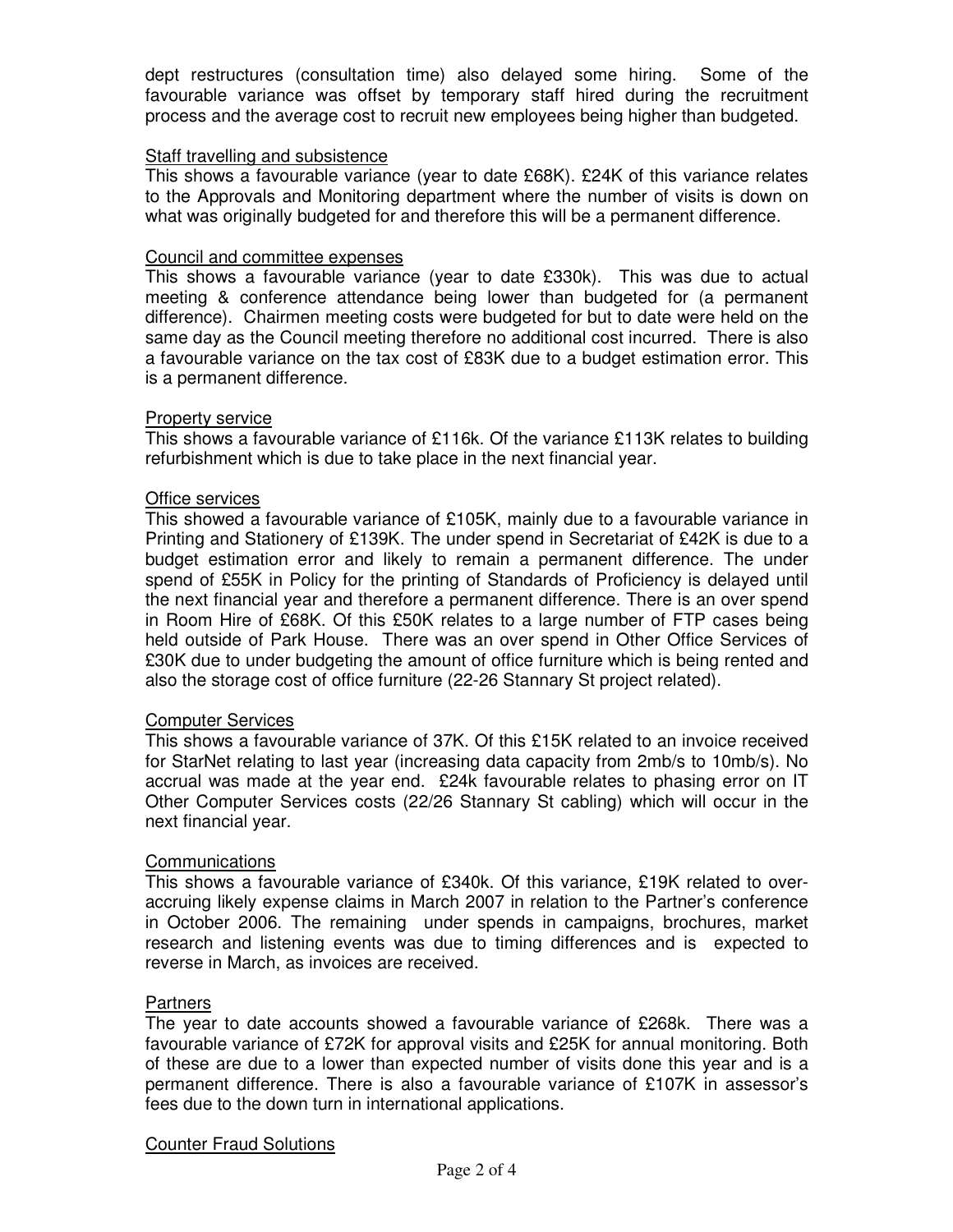This shows a favourable variance of 76K. This is now being delayed until the next financial year and will be a permanent difference.

## Legal expenses

This shows an unfavourable variance of £353K. Of this £327K relates to FTP cases ,which is due to higher than expected disbursements charged by Kinsley Napley due to the number of cased held away from Park house and the high court appeals that have happened this year. Offsetting this, the 6500 chargeable hours were exceeded from mid February.

## Miscellaneous Expenses

This shows an unfavourable variance of £13K which relates to payments made to Portman Travel (Amex card) where we have not received the invoices. This will offset against the favourable variance for both staff and partners travel expenses.

## Other Professional Fees

This shows an unfavourable variance of £21K. Of this overspend £17K relates to the Chief Executive department and legal advice which has been received in relation to the section 60 order. A separate legal advice code has been set up and these costs will be recoded in future months.

## **PROJECTS**

There is a favourable operating variance of £317K relating to Business as usual (BAU) projects, On-boarding of a New Profession, CPD and Equality and Diversity projects. Of the £317k, £197K relates to the new profession budget and £59K relates to the CPD budget where most of the underspend is due to an internal person being appointed for communicating the CPD.

There has been capital expenditure (capex) on 10 projects so far this year, totalling £204K. Of this £12K was spent on Renewal forms, Online Trust register the ePasslist projects. There was no budget for these projects - Online Trust Register and ePasslist was spending to complete 2007 projects. The Renewal forms spend arose as a result of CPD where we needed to change the renewals form for the start of the renewal cycle.

Year to date, £94K capex has been spent on the CPD project. and the overspend of £9K is due to a budget estimation error and is a permanent difference. There was an under spend for the Professional Qualifications Directive (PQD) project of £40K which is not due to be spent until after the year end and therefore is a permanent difference. We have implemented a workaround in the interim. £29K has been spent on the application server upgrade and £15K has been spent on the call recording budget. £8K has been spent in relation to the Lisa Access rights project with the total likely spend being £18K, a permanent saving of £17K (used to offset FSU under budgeting). £28K has been spent on the new Finance System (FSU) with the overspend of £9K due to a budget estimation error.

## **BALANCE SHEET**

The main movements in the balance sheet since the beginning of the year were a decrease in Prepayments, decrease in Creditors and an increase in deferred income the net impact of these movements was a decrease in the cash balance of £437K.

£962K was spent in relation to the Stannary Street project with the remaining budget due to spent later in the year, on a progress-billed basis. The favourable variance of £653K is a budget phasing error, due to a 12 week delay in the project. There was an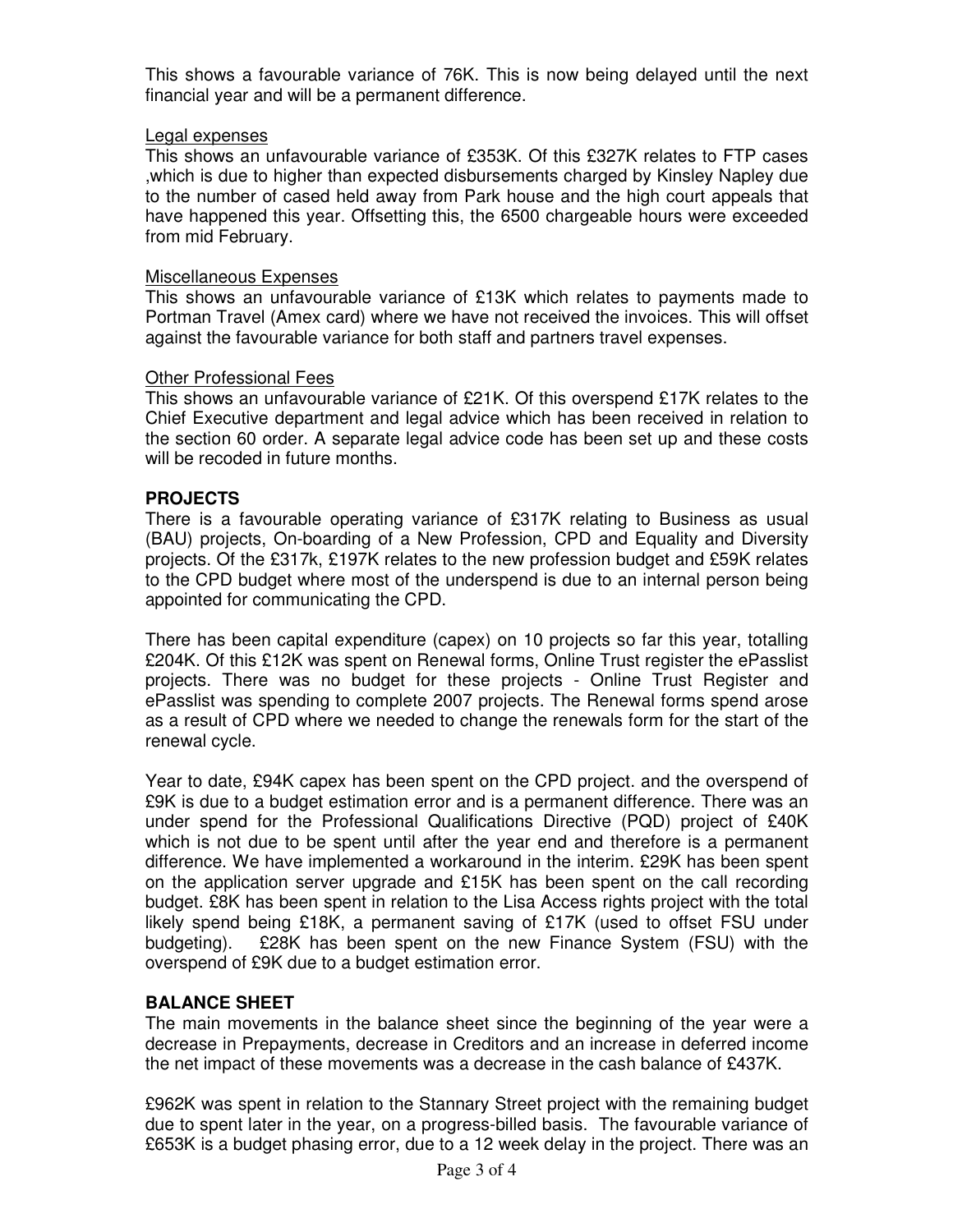under spend on hardware & equipment capital expenditure of £62K, with £44K actual spent to date. The remaining budget is likely to be spent later in the year. Except for the £43K relating to the purchase of equipment for Stannary St which now can not be capitalised due to the cost of the desks being less than £1K each.

Working capital was £2,362 showing HPC continues to be in a stable financial position, although not if Deferred Income (fees received in advance) had to be repaid. The Net Assets were £3,193K including the Accumulated Fund of £2,542K and the Revaluation Reserve of £652K. The Accumulated Fund comprised £1,931K at the beginning of the financial year plus the net surplus for the year to date.

## **CASH FLOW**

The Cash Flow statement indicated a net decrease in cash of £437K from 1<sup>st</sup> April 2007 to the end of February 2008. At the end of Feb we budgeted a cash balance of £2,761K (including investments) and £975K excluding investments. The actual balance was £5,257K, including investments and £3,612K excluding investments. Excluding investments, the favourable variance was £2,637K. Of this £653K relates to the Stannary Street project, which has not been spent. £473K Cash inflow has not been received in relation to International Security Fees.

The net increase or decrease in cash when compared to the accounting surplus or deficit can be significantly different. To arrive at the cash movement, non cash items such as depreciation are removed and balance sheet movements taken into consideration.

## **CONCLUSION**

Overall, the February year to date results showed a higher surplus than budgeted an operating surplus of £555K against a budgeted surplus of £21K. HPC continues to be in a stable financial position.

**Charlotte Milner Financial Controller March 2008**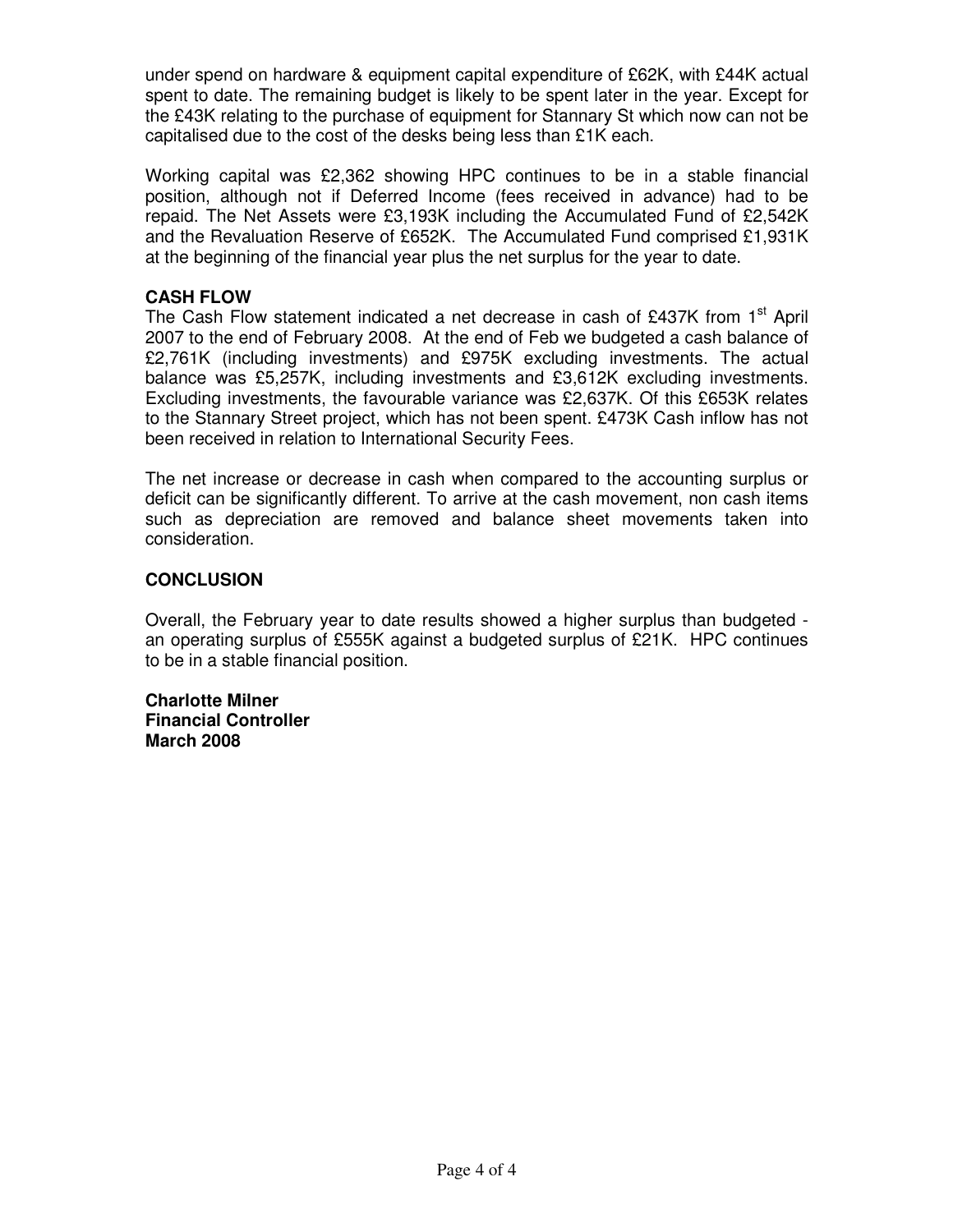**Consolidated Management Accounts For the 11 months ended 29th February 2008**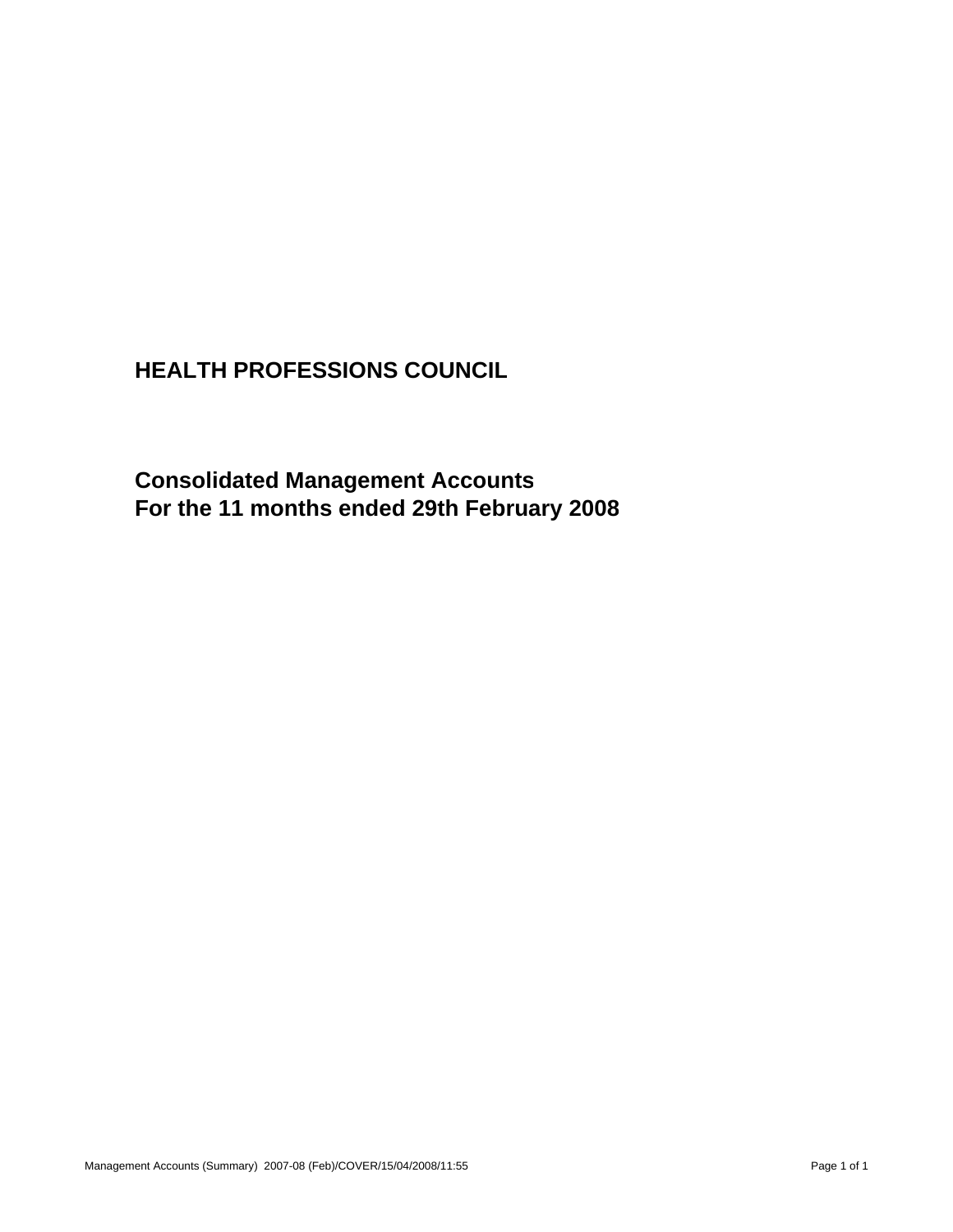#### **CONSOLIDATED ACCOUNTS TO 29 FEBRUARY 2008 DETAILED SUMMARY**

|                                                            |            |               |            |            | Annual        |
|------------------------------------------------------------|------------|---------------|------------|------------|---------------|
|                                                            | Actual     | <b>Budget</b> | Variance   | Variance   | <b>Budget</b> |
|                                                            | £          | £             | £          | %          | £             |
| <b>INCOME</b>                                              |            |               |            |            |               |
| <b>Professions</b>                                         |            |               |            |            |               |
| <b>Arts Therapists</b>                                     | 81,783     | 142,515       | (60, 732)  | (42.61)    | 155,664       |
| <b>Biomedical Scientists</b>                               | 1,329,010  | 1,516,262     | (187, 252) | (12.35)    | 1,655,611     |
|                                                            |            |               |            |            |               |
| Chiropodists                                               | 709,796    | 722,501       | (12,705)   | (1.76)     | 788,686       |
| <b>Clinical Scientists</b>                                 | 257,738    | 266,623       | (8,885)    | (3.33)     | 291,107       |
| <b>Dietitians</b>                                          | 474,095    | 393,550       | 80,545     | 20.47      | 429,950       |
| <b>Occupational Therapists</b>                             | 1,738,004  | 1,895,447     | (157, 443) | (8.31)     | 2,070,085     |
| <b>Operating Department Practitioners</b>                  | 469,291    | 478,828       | (9.537)    | (1.99)     | 523,091       |
| Orthoptists                                                | 85,538     | 78,636        | 6,902      | 8.78       | 86,298        |
| Paramedics                                                 | 770,725    | 821,974       | (51, 249)  | (6.23)     | 897,554       |
| Physiotherapists                                           | 2,461,794  | 2,580,702     | (118,908)  | (4.61)     | 2,819,586     |
| <b>Prosthetists &amp; Orthotists</b>                       | 51,662     | 56,184        | (4,522)    | (8.05)     | 61,343        |
| Radiographers                                              | 1,485,712  | 1,749,872     | (264, 160) | (15.10)    | 1,911,678     |
| Speech and Language Therapists                             | 709,032    | 788,517       | (79, 485)  | (10.08)    | 861,074       |
|                                                            |            |               |            |            |               |
| <b>Registration Income</b>                                 | 10,624,180 | 11,491,611    | (867, 431) | (7.55)     | 12,551,727    |
| Department of Health Capital Grant Released                | 0          | 0             | 0          | 0.00       |               |
| <b>Miscellaneous Income</b>                                | 5,746      | $\bf{0}$      | 5,746      | 0.00       | $\bf{0}$      |
|                                                            |            |               |            |            |               |
|                                                            |            |               |            |            |               |
| <b>TOTAL INCOME</b>                                        | 10,629,926 | 11,491,611    | (861, 685) | (7.50)     | 12,551,727    |
|                                                            |            |               |            |            |               |
| <b>EXPENDITURE</b>                                         |            |               |            |            |               |
|                                                            |            |               |            |            |               |
| <b>Departments</b>                                         |            |               |            |            |               |
| Approvals & Monitoring                                     | 389,418    | 594,510       | 205,092    | 34.50      | 657,017       |
| <b>Chief Executive</b>                                     | 247,413    | 235,047       | (12, 366)  | (5.26)     | 256,414       |
| Committees & PLG                                           | 152,735    | 362,942       | 210,207    | 57.92      | 396,192       |
| Communications                                             | 694,137    | 975,542       | 281,405    | 28.85      | 1,016,454     |
| Council                                                    | 244,601    | 401,325       | 156,724    | 39.05      | 423,008       |
| <b>Facilities Manangement</b>                              | 760,491    | 905,079       | 144,588    | 15.98      | 981,195       |
| Finance                                                    | 464,214    | 410,988       | (53, 226)  | (12.95)    | 448,271       |
| <b>Fitness to Practise</b>                                 | 3,518,710  | 3,222,651     | (296, 059) | (9.19)     | 3,591,583     |
| Human Resources & Partners                                 | 541,417    | 449,849       | (91, 568)  | (20.36)    | 490,744       |
| <b>IT Department</b>                                       | 770,385    | 759,877       | (10, 508)  | (1.38)     | 844,074       |
| <b>Operations Office</b>                                   | 246,040    | 237,707       | (8, 333)   | (3.51)     | 259,316       |
| Policy & Standards                                         | 223,590    | 394,834       | 171,244    | 43.37      | 430,727       |
| President                                                  | 29,481     | 43,908        | 14,427     | 32.86      | 47,900        |
| Projects                                                   | 55,905     | 343,942       | 288,037    | 83.75      | 353,213       |
| Registration                                               | 1,490,710  | 1,879,663     | 388,953    | 20.69      | 2,021,818     |
| Secretariat                                                | 245,135    | 251,968       | 6,833      | 2.71       | 274,065       |
|                                                            |            |               |            |            |               |
| <b>Operating Expenses</b>                                  | 10,074,383 | 11,469,832    | 1,395,449  | 12.17      | 12,491,991    |
|                                                            |            |               |            |            |               |
|                                                            |            |               |            |            |               |
| SURPLUS / (DEFICIT) - Excl. Unrealised Gains/(Losses)      | 555,543    | 21,779        | 533,764    | (2,450.82) | 59,736        |
|                                                            |            |               |            |            |               |
| <b>Taxation</b>                                            | 0          | 0             | 0          | 0.00       | 0.00          |
|                                                            |            |               |            |            |               |
| <b>Investment Income - Excl. Unrealised Gains/(Losses)</b> | 193,556    | 160,416       | 33,140     | 20.66      | 175,000       |
| <b>Investment - Unrealised Gains / (Losses)</b>            | (138,050)  | 0             | (138,050)  | 0.00       | $\bf{0}$      |
|                                                            |            |               |            |            |               |
| <b>SURPLUS / (DEFICIT)</b>                                 | 611,048    | 182,195       | 428,853    | (235.38)   | 234,736       |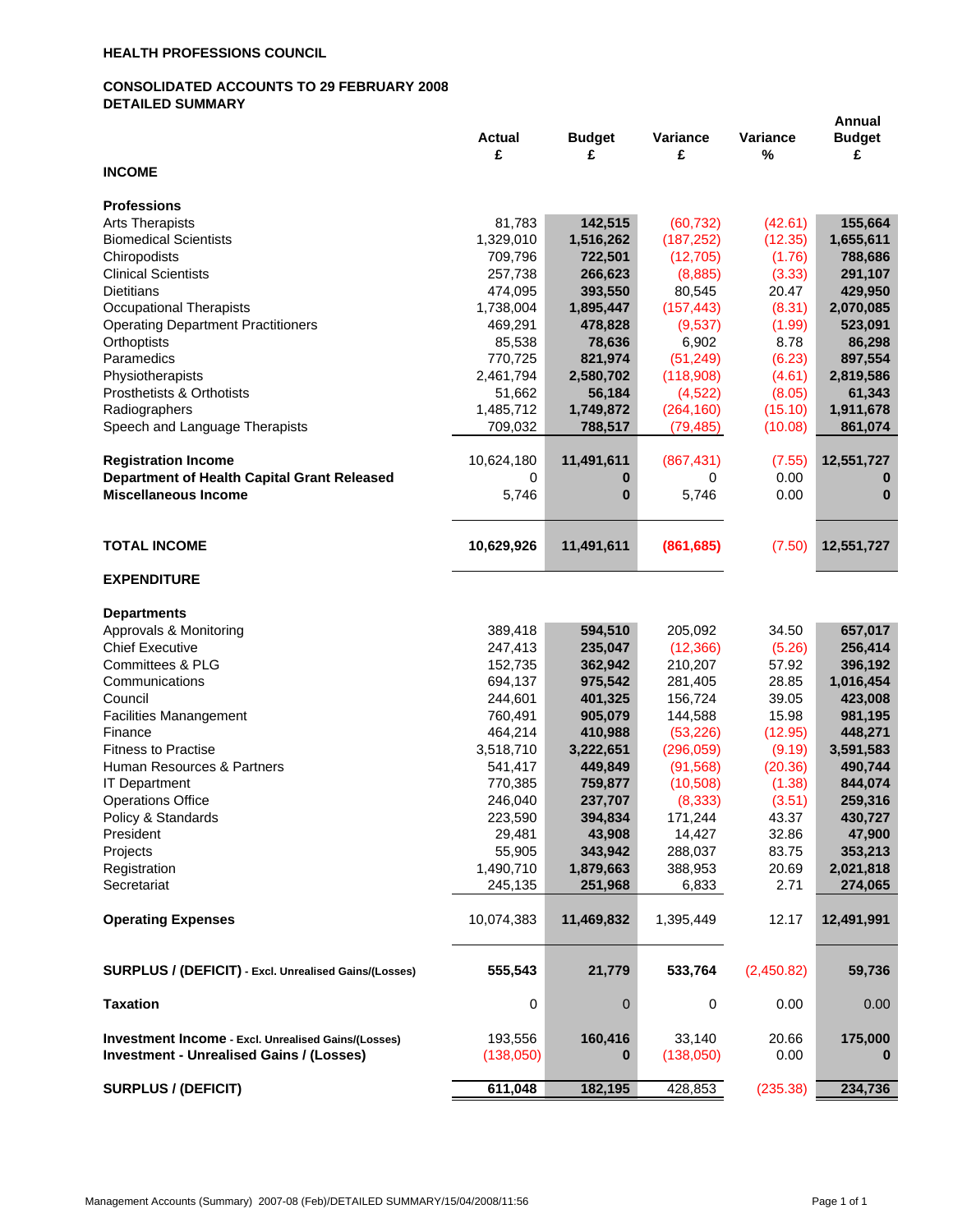## **CONSOLIDATED ACCOUNTS TO 29 FEBRUARY 2008**

#### **CONSOLIDATED DETAILED SUMMARY**

|                                       | Actual<br>£ | <b>Budget</b> | Variance<br>£ | Variance<br>% | Annual<br><b>Budget</b> |
|---------------------------------------|-------------|---------------|---------------|---------------|-------------------------|
| <b>Consolidated Income</b>            |             |               |               |               |                         |
| <b>Registration fees</b>              | 350.570     | 0             | 350,570       | 0.00          |                         |
| Registration fees (part year)         | O           |               | $\Omega$      | 0.00          |                         |
| <b>Readmission fees</b>               | 102,220     | 188,100       | (85, 880)     | (45.66)       | 205,200                 |
| Renewal fees                          | 9,284,860   | 9,877,806     | (592, 946)    | (6.00)        | 10,775,787              |
| International scrutiny fees           | 514.555     | 987,066       | (472, 511)    | (47.87)       | 1,076,800               |
| Confirmation letter fees              |             |               |               | 0.00          |                         |
| Grandparenting scrutiny fees & other  | $-15$       |               | (15)          | 0.00          |                         |
| UK scrutiny fee/Graduated $<$ 2 years | 371,990     | 438,639       | (66, 649)     | (15.19)       | 493,940                 |
|                                       | 10,624,180  | 11,491,611    | (867,431      | (7.55)        | 12,551,727              |
|                                       |             |               |               |               |                         |
|                                       |             |               |               |               |                         |

Management Accounts (Summary) 2007-08 (Feb)/PROFESSIONS SUMMARY/15/04/2008/11:56 Page 1 of 1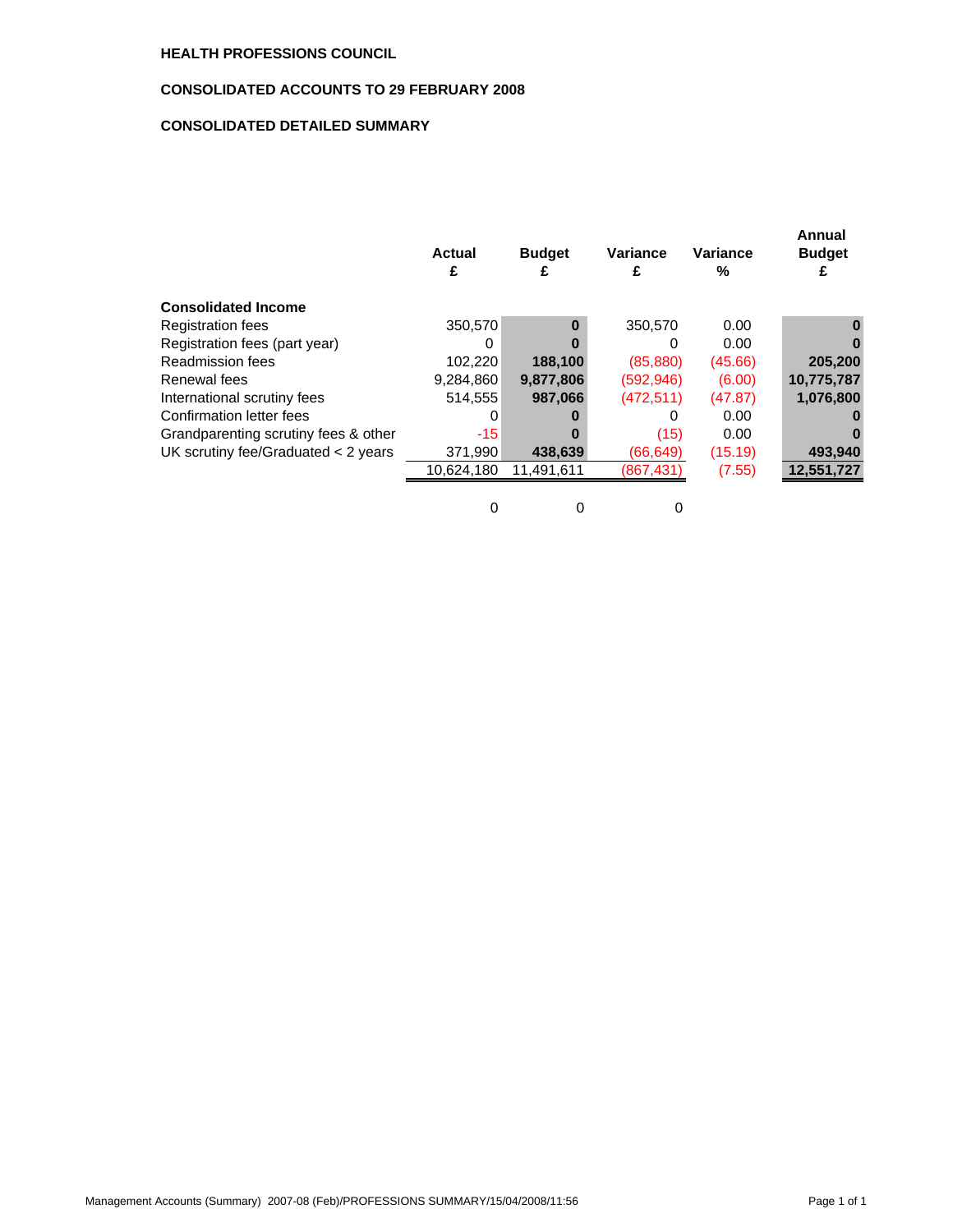## **CONSOLIDATED ACCOUNTS TO 29 FEBRUARY 2008**

|                                               | <b>INVESTMENT &amp; OTHER INCOME</b> |                         |               |               |                              |  |
|-----------------------------------------------|--------------------------------------|-------------------------|---------------|---------------|------------------------------|--|
| <b>CODE</b>                                   |                                      |                         |               |               |                              |  |
| <b>BUDGET MANAGER</b>                         |                                      | <b>Finance Director</b> |               |               |                              |  |
|                                               | Actual<br>£                          | <b>Budget</b><br>£      | Variance<br>£ | Variance<br>% | Annual<br><b>Budget</b><br>£ |  |
| <b>Consolidated Income</b>                    |                                      |                         |               |               |                              |  |
| Bank interest - Business Reserve              | 10.867                               | 18.333                  | (7, 466)      | (40.72)       | 20,000                       |  |
| Bank interest - SIBA                          | 66,187                               | 85,250                  | (19,063)      | (22.36)       | 93,000                       |  |
| Bond interest                                 | 44,854                               | 0                       | 44.854        | 0.00          | 0                            |  |
| Portfolio income                              | 61,525                               | 56,833                  | 4,692         | 8.26          | 62,000                       |  |
| P & L on disposal of investments (Realised)   | 10,122                               | $\Omega$                | 10,122        | 0.00          | 0                            |  |
|                                               | 193,556                              | 160,416                 | 33,140        | 20.66         | 175,000                      |  |
| P & L on disposal of investments (Unrealised) | (138,050)                            | $\bf{0}$                | (138,050)     | 0.00          | 0                            |  |

0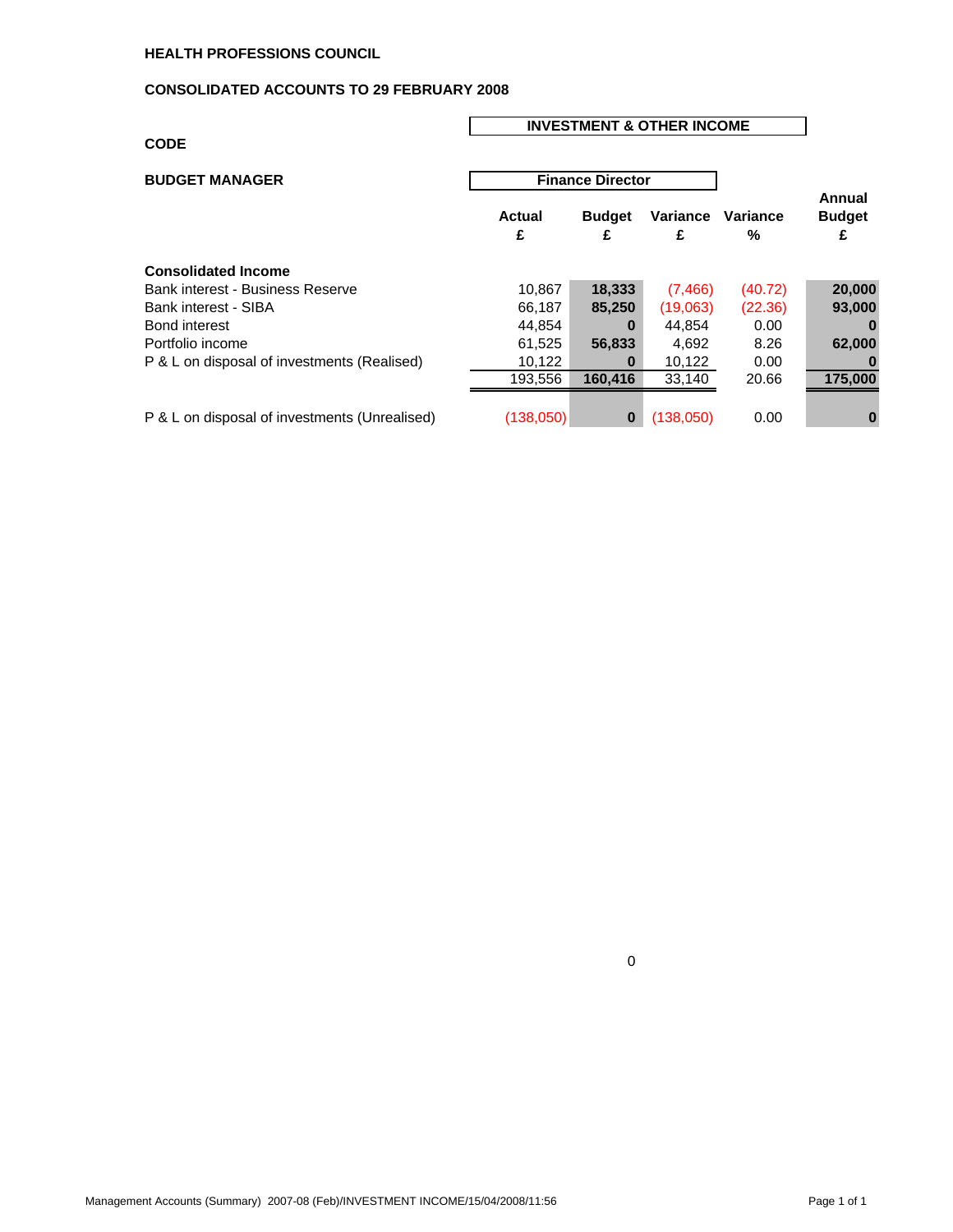#### **CONSOLIDATED ACCOUNTS TO 29 FEBRUARY 2008**

**OVERHEAD TOTAL**

|                                       | Actual<br>£ | <b>Budget</b><br>£ | Variance<br>£ | Variance<br>% | Annual<br><b>Budget</b><br>£ |
|---------------------------------------|-------------|--------------------|---------------|---------------|------------------------------|
| Payroll                               |             |                    |               |               |                              |
| Basic                                 | 2,521,350   | 2,755,229          | 233,879       | 8.49          | 3,005,328                    |
| Overtime                              | 24,369      | 26,468             | 2,099         | 7.93          | 28,875                       |
| National Insurance                    | 269,294     | 327,619            | 58,325        | 17.80         | 357,401                      |
| Pension costs                         | 256,998     | 196,962            | (60,036)      | (30.48)       | 214,867                      |
| Medical insurance                     | 1,789       | 1,100              | (689)         | (62.67)       | 1,200                        |
| Staff recruitment                     | 198,717     | 84,792             | (113, 925)    | (134.36)      | 92,500                       |
| Temporary staff                       | 402,116     | 284,980            | (117, 136)    | (41.10)       | 310,887                      |
| Other payroll expense                 | 2,750       | 36,667             | 33,917        | 92.50         | 40,000                       |
|                                       | 3,677,384   | 3,713,817          | 36,433        | 0.98          | 4,051,058                    |
| Staff travelling and subsistence      |             |                    |               |               |                              |
| Fares                                 | 75,468      | 97,295             | 21,827        | 22.43         | 107,090                      |
| Car expenses and car park             | 260         | 1,120              | 860           | 76.79         | 1,222                        |
| Subsistence                           | 35,076      | 71,520             | 36,444        | 50.96         | 79,265                       |
| Entertaining                          | 2,390       | 1,375              | (1,015)       | (73.78)       | 1,500                        |
| Conferences                           | 1,897       | 12,042             | 10,145        | 84.25         | 10,000                       |
|                                       | 115,090     | 183,352            | 68,262        | 37.23         | 199,077                      |
| <b>Council and committee expenses</b> |             |                    |               |               |                              |
| Fees                                  | 164,700     | 252,027            | 87,327        | 34.65         | 275,320                      |
| Travelling and subsistence            | 106,305     | 235,444            | 129,139       | 54.85         | 253,422                      |
| Tax Cost (NI ER and PAYE)             | 26,340      | 109,491            | 83,151        | 75.94         | 119,444                      |
| Conference expenses                   | 2,948       | 36,640             | 33,692        | 91.95         | 39,640                       |
| Training                              | 13,424      | 10,080             | (3, 344)      | (33.18)       | 10,080                       |
|                                       | 313,717     | 643,682            | 329,965       | 51.26         | 697,906                      |
| <b>Property services</b>              |             |                    |               |               |                              |
| <b>Business rates</b>                 | 92,693      | 85,848             | (6, 845)      | (7.97)        | 93,652                       |
| Water                                 | 1,882       | 2,507              | 625           | 24.95         | 3,120                        |
| Electricity                           | 38,675      | 33,688             | (4,987)       | (14.80)       | 36,750                       |
| Gas                                   | 6,319       | 6,959              | 640           | 9.20          | 7,592                        |
| Cleaning contractors                  | 26,736      | 28,029             | 1,293         | 4.61          | 31,716                       |
| Cleaning materials                    | 3,981       | 8,480              | 4,499         | 53.06         | 9,250                        |
| Waste disposal                        | 10,145      | 11,490             | 1,345         | 11.71         | 14,675                       |
| Repairs and maintenance               | 16,327      | 15,012             | (1, 315)      | (8.76)        | 16,376                       |
| Maintenance contracts                 | 6,714       | 21,149             | 14,435        | 68.25         | 23,072                       |
| Security                              | 21,200      | 21,542             | 342           | 1.59          | 26,020                       |
| <b>Building Refurbishment</b>         | 0           | 113,535            | 113,535       | 100.00        | 113,535                      |
| Property depreciation                 | 38,500      | 31,625             | (6, 875)      | (21.74)       | 34,500                       |
|                                       | 263,170     | 379,864            | 116,694       | 30.72         | 410,258                      |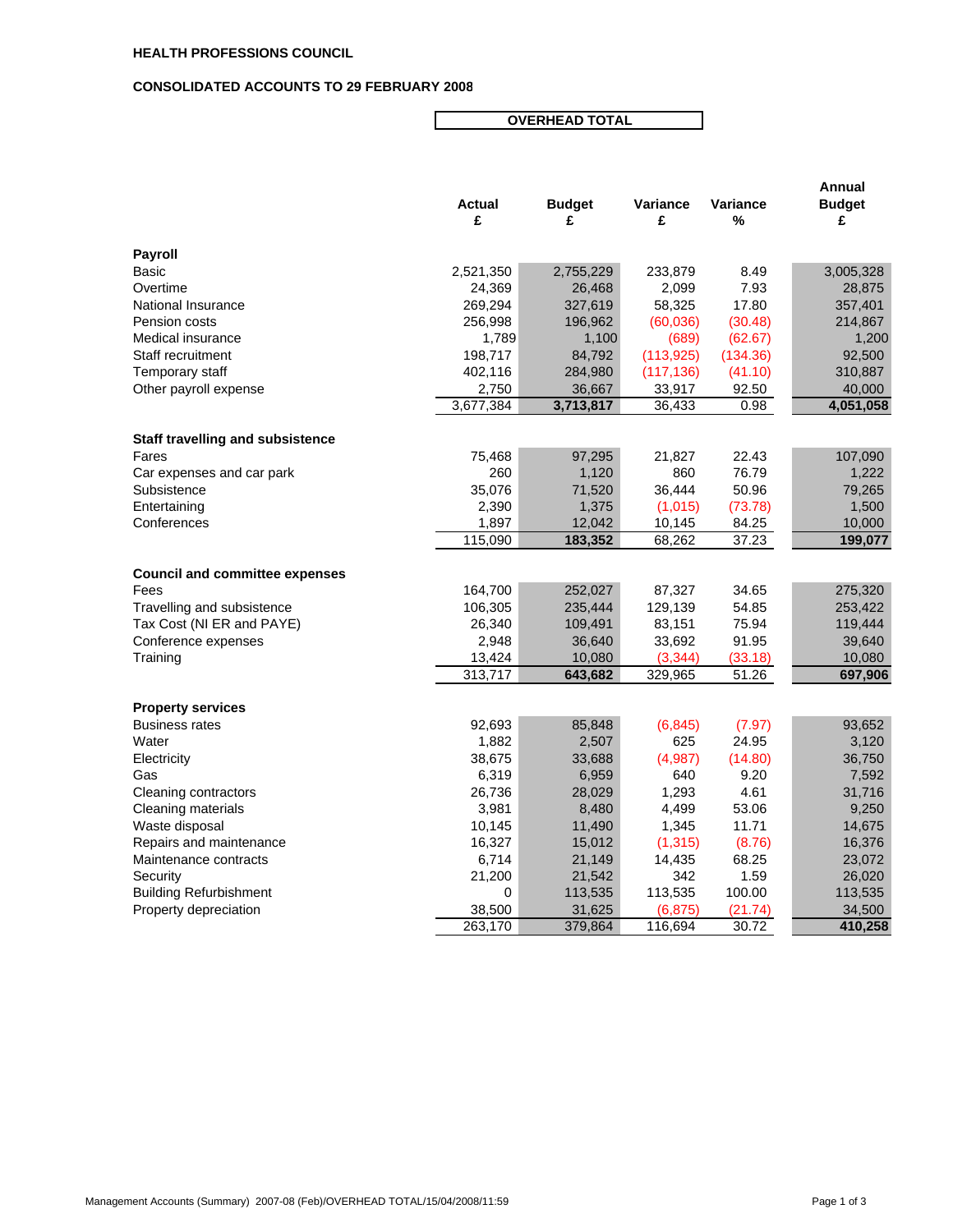**OVERHEAD TOTAL**

|                                                                |                   |                       |                   |                | Annual             |
|----------------------------------------------------------------|-------------------|-----------------------|-------------------|----------------|--------------------|
|                                                                | Actual<br>£       | <b>Budget</b><br>£    | Variance<br>£     | Variance<br>%  | <b>Budget</b><br>£ |
| <b>Office services</b>                                         |                   |                       |                   |                |                    |
| Printing and stationery                                        | 514,523           | 654,239               | 139,716           | 21.36          | 696,831            |
| Photocopying                                                   | 4,477             | 6,600                 | 2,123             | 32.16          | 7,200              |
| Microfilming                                                   | 0                 | 500                   | 500               | 100.00         | 500                |
| Postage                                                        | 65,469            | 89,888                | 24,419            | 27.17          | 98,060             |
| Telephone                                                      | 23,314            | 31,649                | 8,335             | 26.33          | 34,908             |
| Mobile telephone                                               | 5,016             | 9,488                 | 4,472             | 47.14          | 10,700             |
| Fax                                                            | 5,000             | $\mathbf 0$           | (5,000)           | 0.00           | 0                  |
| Couriers                                                       | 7,363             | 4,813                 | (2,550)           | (52.97)        | 5,250              |
| Office equipment < £1000                                       | 6,490             | 13,567                | 7,077             | 52.16          | 14,800             |
| Office equipment rental                                        | 4,156             | 3,966                 | (190)             | (4.80)         | 4,650              |
| Staff catering                                                 | 5,711             | 7,300                 | 1,589             | 21.76          | 7,800              |
| Other office services<br>Room Hire                             | 48,232            | 17,948                | (30, 284)         | (168.73)       | 19,580             |
|                                                                | 271,741           | 203,428<br>50,894     | (68, 313)         | (33.58)        | 215,570<br>55,521  |
| Office equipment depreciation                                  | 26,846<br>988,339 | 1,094,280             | 24,048<br>105,941 | 47.25<br>115   | 1,171,370          |
|                                                                |                   |                       |                   |                |                    |
| <b>Computer services</b>                                       |                   |                       |                   |                |                    |
| Hardware $<$ £1000                                             | 8,974             | 9,167                 | 193               | 2.10           | 10,000             |
| Hardware maintenance                                           | 12,665            | 13,750                | 1,085             | 7.89           | 15,000             |
| Software Licences                                              | 26,401            | 16,500                | (9,901)           | (60.01)        | 18,000             |
| Software support & maintenance                                 | 46,401            | 30,434                | (15, 967)         | (52.46)        | 33,200             |
| IT systems external support                                    | 92,156            | 121,000               | 28,844            | 23.84          | 132,000            |
| New IT Software Systems                                        | 7,566             | 13,750                | 6,184             | 44.97          | 15,000             |
| Managed Web/Internet services                                  | 137,425           | 106,572               | (30, 853)         | (28.95)        | 115,000            |
| Internet/3G                                                    | 11,874            | 488                   | (11, 386)         | (2,333.25)     | 532                |
| <b>IT Consummerables</b>                                       | 11,449            | 16,500                | 5,051             | 30.62          | 18,000             |
| Disaster contingency plan                                      | 11,121            | 11,917                | 796               | 6.68           | 13,000             |
| Computer training                                              | 10,000            | 9,167                 | (833)             | (9.09)         | 10,000             |
| IT Security - Backup Offsite etc                               | 36                | 917                   | 881               | 96.07          | 1,000              |
| Other computer services costs                                  | 334               | 23,833                | 23,499            | 98.60          | 26,000             |
| IT Other Professional Fees                                     | 8,769<br>157      | 26,583<br>$\mathbf 0$ | 17,814            | 67.01<br>0.00  | 29,000<br>0        |
| <b>IT Hardware Disposals</b><br>Hardware depreciation          | 116,492           | 138,625               | (157)<br>22,133   | 15.97          | 151,227            |
|                                                                | 501,820           | 539,203               | 37,383            | 6.93           | 586,959            |
|                                                                |                   |                       |                   |                |                    |
| <b>Communications</b>                                          |                   |                       |                   |                |                    |
| Campaigns                                                      | 137,794           | 180,000               | 42,206            | 23.45          | 180,000            |
| Annual Reports (Design, Distribute)                            | 8,042             | 12,125                | 4,083             | 33.67          | 12,500             |
| Brochures (Design, Distribute)                                 | 15,445            | 52,917                | 37,472            | 70.81          | 53,500             |
| <b>Listening Events</b>                                        | 22,412            | 36,000                | 13,588            | 37.74          | 36,000             |
| Market Research                                                | 21,180            | 95,000                | 73,820            | 77.71          | 100,000            |
| Translations                                                   | 562               | 3,000                 | 2,439             | 81.28          | 3,150              |
| Public Affiars & Stakeholder                                   | 40,001            | 45,000                | 4,999             | 11.11          | 45,000             |
| Standards of Proficiency (Design, Prod, Dist)                  | 1,713             | 16,500                | 14,787            | 89.62          | 18,000             |
| Web Site Design                                                | 8,992             | 41,740                | 32,748            | 78.46          | 41,740             |
| <b>Annual Conference</b>                                       | (17, 719)         | 0                     | 17,719            | 0.00           | $\mathbf 0$        |
| Marketing & Promotions                                         | 7,702             | 13,800                | 6,098             | 44.19          | 13,800             |
| Conference Attendance                                          | 13,262<br>16,058  | 16,500<br>48,045      | 3,238<br>31,987   | 19.62          | 19,800             |
| General Events (Internal & External)<br><b>Media Relations</b> | 42,730            | 55,000                | 12,270            | 66.58<br>22.31 | 50,322<br>60,000   |
| <b>General Public Literature</b>                               | 16,723            | 45,000                | 28,277            | 62.84          | 45,000             |
| <b>Internal Communications</b>                                 | 29,617            | 34,000                | 4,383             | 12.89          | 34,500             |
| Bi-Annual Opinion polling                                      | 49,147            | 60,000                | 10,853            | 18.09          | 60,000             |
|                                                                | 413,662           | 754,627               | 340,965           | 750.36         | 773,312            |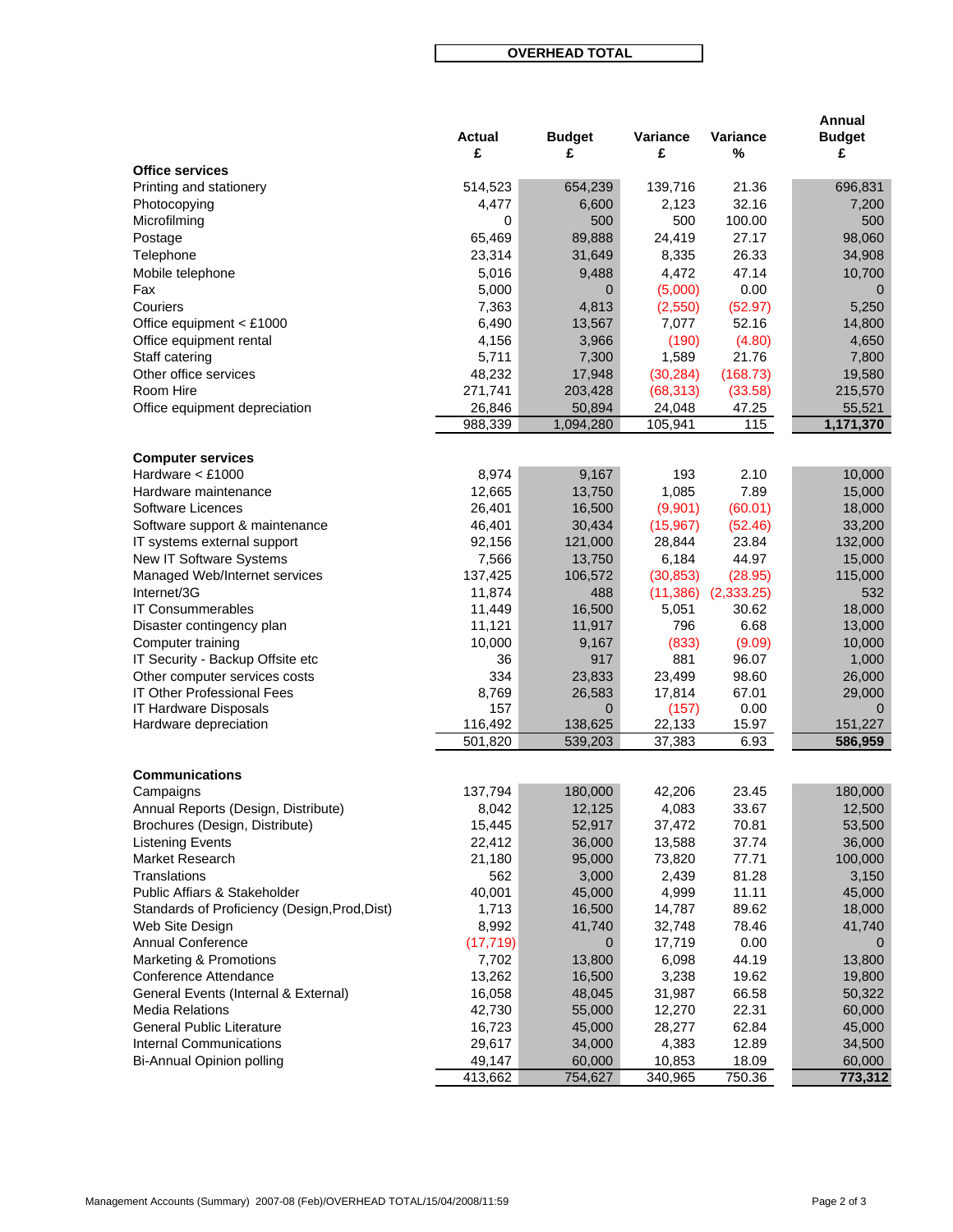**OVERHEAD TOTAL**

|                                       |               |               |            |          | Annual        |
|---------------------------------------|---------------|---------------|------------|----------|---------------|
|                                       | <b>Actual</b> | <b>Budget</b> | Variance   | Variance | <b>Budget</b> |
|                                       | £             | £             | £          | $\%$     | £             |
| <b>Partners</b>                       |               |               |            |          |               |
| <b>Partners Recruitment</b>           | 5,234         | 17,967        | 12,733     | 70.87    | 19,600        |
| <b>Partners Training</b>              | 27,895        | 46,307        | 18,412     | 39.76    | 50,517        |
| <b>Registration Assessors</b>         | 16,108        | 35,905        | 19,797     | 55.14    | 39,170        |
| Panels (Allowance & Travel)           | 646,211       | 651,221       | 5,010      | 0.77     | 710,423       |
| Approvals (Previously Visits)         | 58,884        | 131,047       | 72,163     | 55.07    | 154,260       |
| Assessors fees (All Professions)      | 215,381       | 322,740       | 107,359    | 33.26    | 352,080       |
| Test of Competence (All Professions)  | 11,271        | 14,850        | 3,579      | 24.10    | 16,200        |
| Annual Monitoring                     | 9,241         | 34,400        | 25,159     | 73.14    | 34,400        |
| Major/Minor Change                    | 4,349         | 8,375         | 4,026      | 48.07    | 10,050        |
|                                       | 994,576       | 1,262,812     | 268,236    | 21.24    | 1,386,700     |
|                                       |               |               |            |          |               |
| <b>Project Costs</b>                  |               |               |            |          |               |
| MP <sub>2</sub> - CPD                 | 12,932        | 72,191        | 59,259     | 82.09    | 77,400        |
| MP7 - Fee rise                        | 0             | 0             | 0          | 0.00     |               |
| MP5 - Equality & Diversity            | 7,415         | 39,063        | 31,648     | 81.02    | 43,125        |
| MP2 - New profession                  | 35,558        | 232,688       | 197,130    | 84.72    | 232,688       |
| <b>BAU Projects</b>                   | 25,146        | 54,275        | 29,129     | 53.67    | 64,275        |
|                                       | 81,051        | 398,217       | 317,166    | 301.49   | 417,488       |
| <b>Specific departmental expenses</b> |               |               |            |          |               |
| Archive storage                       | 16,481        | 11,150        | (5, 331)   | (47.81)  | 27,020        |
| Auditors' fees                        | 31,083        | 34,833        | 3,750      | 10.76    | 38,000        |
| Bank charges                          | 56,014        | 49,374        | (6,640)    | (13.45)  | 53,862        |
| Books and publications                | 296           | 458           | 162        | 35.45    | 500           |
| Conselling                            | 0             | 6,000         | 6,000      | 100.00   | 6,000         |
| <b>Council Elections</b>              | 70,477        | 79,790        | 9,313      | 11.67    | 79,790        |
| <b>Counter fraud Solutions</b>        | 5,605         | 81,348        | 75,743     | 93.11    | 84,198        |
| General insurance                     | 30,122        | 39,417        | 9,295      | 23.58    | 43,000        |
| Health and safety                     | 14,044        | 20,057        | 6,013      | 29.98    | 21,880        |
| Miscellaneous Expenses                | 13,448        | 0             | (13, 448)  | 0.00     | $\mathbf 0$   |
| <b>Internal Audit</b>                 | 30,539        | 24,750        | (5,789)    | (23.39)  | 27,000        |
| Legal advice                          | 260,648       | 240,701       | (19, 947)  | (8.29)   | 273,931       |
| Legal expenses                        | 1,669,854     | 1,316,506     | (353, 348) | (26.84)  | 1,496,189     |
| Legal insurance                       | 28,875        | 46,585        | 17,710     | 38.02    | 50,820        |
| Legal - Transcript Writer             | 180,958       | 198,602       | 17,644     | 8.88     | 216,657       |
| Other professional fees               | 69,102        | 47,208        | (21, 894)  | (46.38)  | 56,810        |
| Pension administration                | 17,414        | 18,333        | 919        | 5.02     | 20,000        |
| Personal Performance Consultancy      | 5,041         | 7,381         | 2,340      | 31.70    | 8,052         |
| Professional Liaison Groups           | 37,684        | 59,129        | 21,445     | 36.27    | 64,504        |
| ISO 9001 Certification                | 4,316         | 5,889         | 1,573      | 26.71    | 6,424         |
| <b>Reward Data</b>                    | 12,860        | 7,792         | (5,068)    | (65.05)  | 8,500         |
| Subscriptions to professional bodies  | 28,858        | 32,952        | 4,094      | 12.42    | 33,432        |
| <b>Taxation advice</b>                | 7,787         | 3,667         | (4, 120)   | (112.34) | 4,000         |
| Training                              | 134,068       | 168,056       | 33,988     | 20.22    | 177,294       |
|                                       | 2,725,574     | 2,499,978     | (225, 596) | (9.02)   | 2,797,863     |
| <b>OVERHEAD TOTAL</b>                 | 10,074,383    | 11,469,832    | 1,395,449  | 12.17    | 12,491,991    |
|                                       |               |               |            |          |               |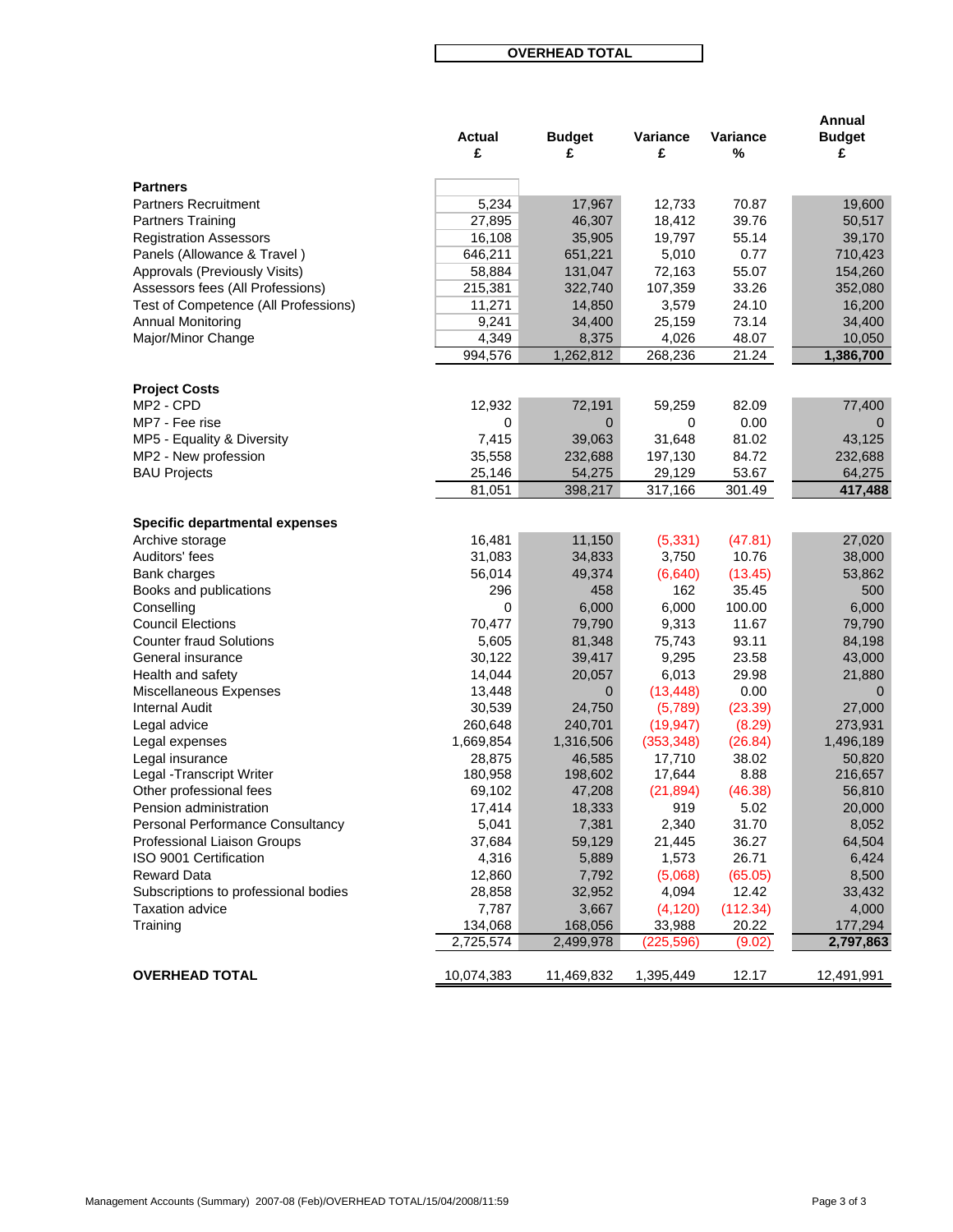### **CONSOLIDATED BALANCE SHEET as at 29 February 2008**

| as at 29 February 2008 |                  | Actual               |  |
|------------------------|------------------|----------------------|--|
|                        | 29 February 2008 | <b>31 March 2007</b> |  |
|                        |                  |                      |  |

#### **FIXED ASSETS**

| Land & buildings, at cost or valuation<br>Depreciation                    | 4,186,275<br>(80, 500)                       |                      | 3,224,656<br>(42,000)                       |                                |
|---------------------------------------------------------------------------|----------------------------------------------|----------------------|---------------------------------------------|--------------------------------|
| Net book value                                                            |                                              | 4,105,775            |                                             | 3, 182, 656                    |
| Computer Equipment, at cost<br>Depreciation<br>Net book value             | 2,586,949<br>(1,996,494)                     | 590,455              | 2,354,123<br>(1,885,259)                    | 468,864                        |
| Office furniture and equipment, at cost<br>Depreciation<br>Net book value | 387,804<br>(345, 319)                        | 42,486               | 395,249<br>(332, 823)                       | 62,426                         |
| <b>Total tangible fixed assets</b>                                        |                                              | 4,738,715            |                                             | 3,713,946                      |
| <b>Investments</b>                                                        |                                              | 1,644,601            |                                             | 1,848,266                      |
| <b>TOTAL FIXED ASSETS</b>                                                 |                                              | 6,383,316            |                                             | 5,562,212                      |
| <b>CURRENT ASSETS</b>                                                     |                                              |                      |                                             |                                |
| Debtors<br>Prepayments<br>Bank balances and cash                          | 131,267<br>114,131<br>3,612,532<br>3,857,929 |                      | 42,694<br>197,462<br>4,049,524<br>4,289,680 | (88, 573)<br>83,331<br>436,992 |
| <b>CURRENT LIABILITIES</b><br>Amounts falling due within one year         |                                              |                      |                                             |                                |
| Creditors and accrued expenses                                            | 1,496,274                                    |                      | 1,840,472                                   | (344, 198)                     |
| <b>WORKING CAPITAL</b>                                                    |                                              | 2,361,656            |                                             | 2,449,208                      |
| <b>DEFERRED INCOME</b>                                                    |                                              |                      |                                             |                                |
| Registration fees in advance<br>Retention fees in advance                 | 131,495<br>5,419,616                         | (5,551,111)          | 61,624<br>5,366,983                         | (5,428,607)                    |
| <b>NET ASSETS</b>                                                         |                                              | 3,193,861            |                                             | 2,582,813                      |
| <b>Represented by:</b>                                                    |                                              |                      |                                             |                                |
| <b>General Funds</b>                                                      |                                              | 1,930,624            |                                             | 1,695,560                      |
| Revaluation reserve                                                       |                                              | 652,189              |                                             | 652,189                        |
| Surplus/(Deficit) for the period                                          |                                              | 611,048<br>3,193,861 | 0                                           | 235,064<br>2,582,813           |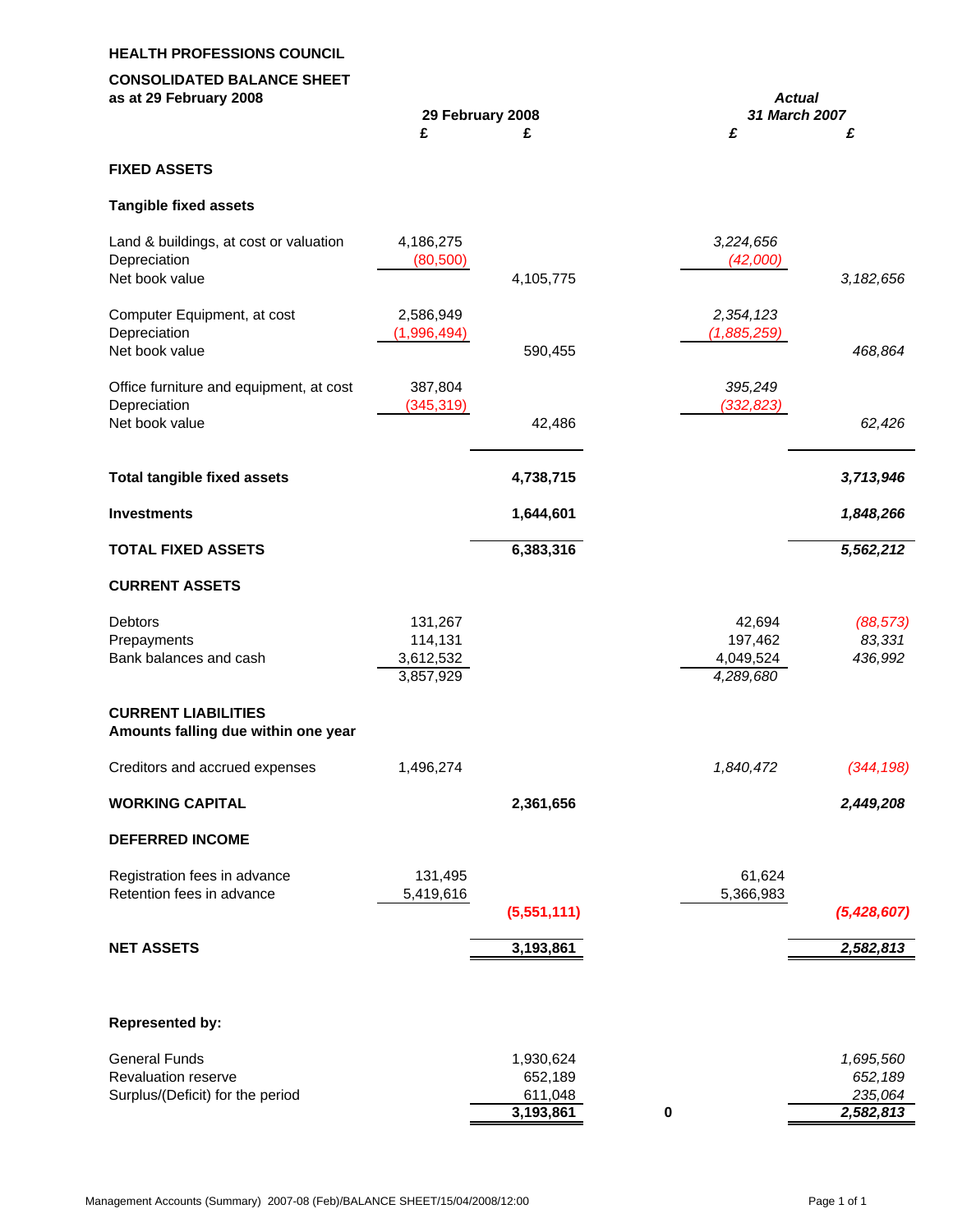#### **HEALTH PROFESSIONS COUNCIL CONSOLIDATED ACCOUNTS TO 29 FEBRUARY 2008**

### **CAPITAL EXPENDITURE**

#### **From 1st April 2007 - 31 March 2008**

|                                                |                                                                                                                                                                                                                                                                                                                                                                                                                                                                  | <b>Actual</b><br>£                                                                | <b>Budget</b><br><b>YTD</b><br>£                                                                             | Variance<br>£                                                                                      | Annual<br><b>Budget</b><br>£                                                                              |
|------------------------------------------------|------------------------------------------------------------------------------------------------------------------------------------------------------------------------------------------------------------------------------------------------------------------------------------------------------------------------------------------------------------------------------------------------------------------------------------------------------------------|-----------------------------------------------------------------------------------|--------------------------------------------------------------------------------------------------------------|----------------------------------------------------------------------------------------------------|-----------------------------------------------------------------------------------------------------------|
| Major Investment (£50K+ Individual Item)       |                                                                                                                                                                                                                                                                                                                                                                                                                                                                  |                                                                                   |                                                                                                              |                                                                                                    |                                                                                                           |
| <b>Office Services</b>                         | Renovation work to 22-26 Stannery Street.                                                                                                                                                                                                                                                                                                                                                                                                                        | 961,619                                                                           | 1,614,654                                                                                                    | (653,035)                                                                                          | 1,639,800                                                                                                 |
| Sub Total                                      |                                                                                                                                                                                                                                                                                                                                                                                                                                                                  | 961,619                                                                           | 1,614,654                                                                                                    | (653,035)                                                                                          | 1,639,800                                                                                                 |
| Minor Investment (less than £50K individually) |                                                                                                                                                                                                                                                                                                                                                                                                                                                                  |                                                                                   |                                                                                                              |                                                                                                    |                                                                                                           |
| Information Technology                         | Server for Fax server installation<br>Server for Lotus Notes Environment, move from Krusty LISA server<br>Google appliance for user searching across network<br>Replacement Tape unit for LISA (existing is near end of life and under capacity)<br>Replacement phones for Registrations dept<br>New computers and laptops for employees<br>6 Blackberry devices £200 each max<br><b>HP Procurve Switch</b><br><b>Memory Driver</b><br><b>Replacement Server</b> | 0<br>$\mathbf 0$<br>0<br>6,376<br>4,242<br>19,496<br>0<br>1,998<br>1,504<br>3,290 | 5,000<br>5,000<br>2,000<br>11,000<br>8,000<br>15,000<br>1,200<br>$\mathbf{0}$<br>$\mathbf 0$<br>$\mathbf{0}$ | (5,000)<br>(5,000)<br>(2,000)<br>(4,624)<br>(3,758)<br>4,496<br>(1,200)<br>1,998<br>1,504<br>3,290 | 5,000<br>5,000<br>2,000<br>11,000<br>8,000<br>20,000<br>1,200<br>$\Omega$<br>$\mathbf{0}$<br>$\mathbf{0}$ |
| <b>Office Services</b>                         | Replacement B & W Copier<br>Security - CCTV system<br>36 Desks for 22-26 Stannary Street<br>Dishwasher - Council Chamber<br>Air conditioning in Server room                                                                                                                                                                                                                                                                                                      | 0<br>0<br>0<br>1,906<br>5,000                                                     | 5,500<br>9,000<br>43,800<br>0<br>$\overline{0}$                                                              | (5,500)<br>(9,000)<br>(43,800)<br>1,906                                                            | 5,500<br>9,000<br>43,800<br>$\mathbf{0}$                                                                  |
|                                                |                                                                                                                                                                                                                                                                                                                                                                                                                                                                  | 43,811                                                                            | 105,500                                                                                                      | (61, 689)                                                                                          | 110,500                                                                                                   |
| Contingency                                    |                                                                                                                                                                                                                                                                                                                                                                                                                                                                  | $\mathbf 0$                                                                       | $\overline{0}$                                                                                               | $\mathbf 0$                                                                                        | $\mathbf{0}$                                                                                              |
| <b>LISA IT Projects</b>                        |                                                                                                                                                                                                                                                                                                                                                                                                                                                                  | 204,622                                                                           | 235,830                                                                                                      | (31, 208)                                                                                          | 250,000                                                                                                   |
| <b>Total Capital Expenditure</b>               |                                                                                                                                                                                                                                                                                                                                                                                                                                                                  | 1,210,052<br>$\Omega$                                                             | 1,955,984                                                                                                    | (745, 932)                                                                                         | 2,000,300                                                                                                 |

- -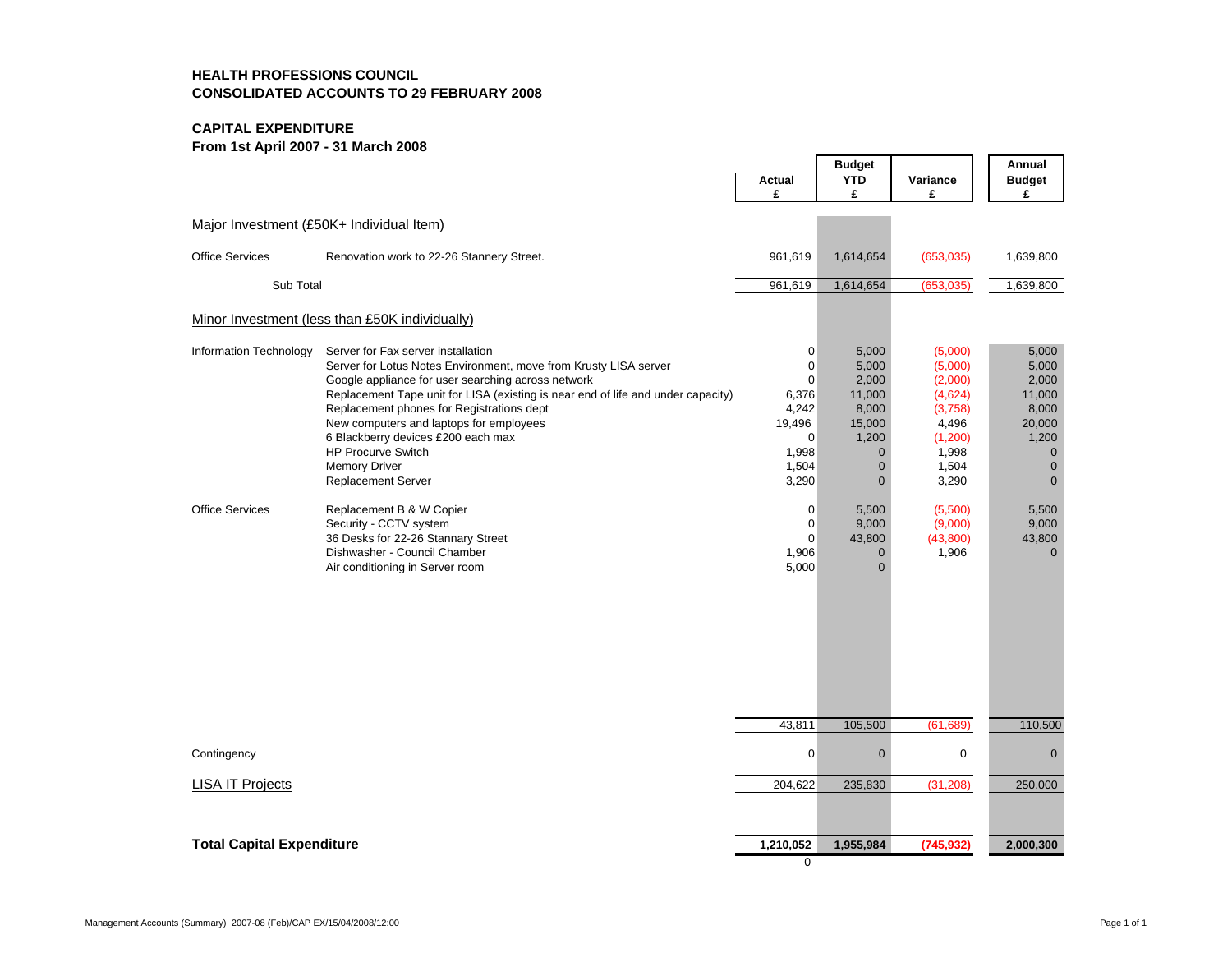## **HEALTH PROFESSIONS COUNCIL CONSOLIDATED ACCOUNTS TO 29 FEBRUARY 2008**

# **Project reporting**

## **From 1st April 2007 - 31 March 2008**

|                 |                                              |                                    | <b>Actual</b> | <b>YTD</b><br><b>Budget</b> | <b>Variance</b> | Annual<br><b>Budget</b> |
|-----------------|----------------------------------------------|------------------------------------|---------------|-----------------------------|-----------------|-------------------------|
|                 |                                              |                                    | £             | £                           | £               | £                       |
|                 |                                              |                                    |               |                             |                 |                         |
| Project number  |                                              |                                    |               |                             |                 |                         |
|                 | <b>Capital Expenditure</b>                   |                                    |               |                             |                 |                         |
| MP <sub>2</sub> | CPD                                          |                                    | 94,271        | 70,830                      | 23,441          | 85,000                  |
| MP <sub>3</sub> | <b>Practioner Psychologists</b>              |                                    | 13,872        |                             | 13,872          |                         |
| <b>MP25</b>     | <b>Application Server Upgrade</b>            |                                    | 29,249        | 30,000                      | (751)           | 30,000                  |
| MP26            | Professional qualifications Directive        |                                    | 0             | 40,000                      | (40,000)        | 40,000                  |
|                 | <b>Registrations Trends Analysis</b>         |                                    | $\Omega$      | 2,000                       | (2,000)         | 2,000                   |
| <b>MP27</b>     | Replacement of Finance system                |                                    | 27,576        | 19,000                      | 8,576           | 19,000                  |
|                 | Call recording                               |                                    | 15,358        | 20,000                      | (4,642)         | 20,000                  |
|                 | <b>MIS Presentation</b>                      |                                    | 4,200         | 19,000                      | (14,800)        | 19,000                  |
| <b>MP28</b>     | Change in Lisa access rights                 |                                    | 8,174         | 35,000                      | (26, 826)       | 35,000                  |
|                 | Renewals forms                               |                                    | 4,171         |                             | 4,171           |                         |
|                 | <b>Online Trust Register</b>                 |                                    | 5,034         |                             | 5,034           |                         |
|                 | ePasslist                                    |                                    | 2,717         |                             | 2,717           |                         |
|                 |                                              |                                    |               |                             |                 |                         |
|                 |                                              | <b>Total Capital Expenditure</b>   | 204,622       | 235,830                     | (31, 208)       | 250,000                 |
|                 | <b>Operating Expenditure</b>                 |                                    |               |                             |                 |                         |
| MP <sub>2</sub> | CPD                                          |                                    | 12,932        | 72,191                      | (59, 259)       | 77,400                  |
| MP7             | Fee Rise                                     |                                    | $\Omega$      | $\Omega$                    | $\Omega$        |                         |
| MP <sub>5</sub> | <b>Equality &amp; Diversity</b>              |                                    | 7,415         | 39,063                      | (31, 648)       | 43,125                  |
| MP3             | On-boarding of Practioner Psychologists      |                                    | 35,558        | 232,688                     | (197, 130)      | 232,688                 |
|                 | <b>Registrations Trends Analysis</b>         |                                    | 8,225         | 24,525                      | (16, 300)       | 24,525                  |
|                 | Call Recording                               |                                    | 12,079        | 8,000                       | 4,079           | 8,000                   |
|                 | <b>Certificates Review</b>                   |                                    | 0             | 3,625                       | (3,625)         | 3,625                   |
|                 | <b>MIS</b> presentation                      |                                    | 3,622         | 11,500                      | (7, 878)        | 11,500                  |
| <b>MP26</b>     | <b>Professional Qualifications Directive</b> |                                    | 0             | 6,625                       | (6,625)         | 6,625                   |
|                 | FTP Trend Analysis Project                   |                                    | 1,220         | $\mathbf 0$                 | 1,220           | 10,000                  |
|                 |                                              |                                    |               |                             |                 |                         |
|                 |                                              |                                    |               |                             |                 |                         |
|                 |                                              | <b>Total Operating Expenditure</b> | 81,051        | 398,217                     | (317, 166)      | 417,488                 |
|                 |                                              |                                    | $\mathbf 0$   | 0                           |                 |                         |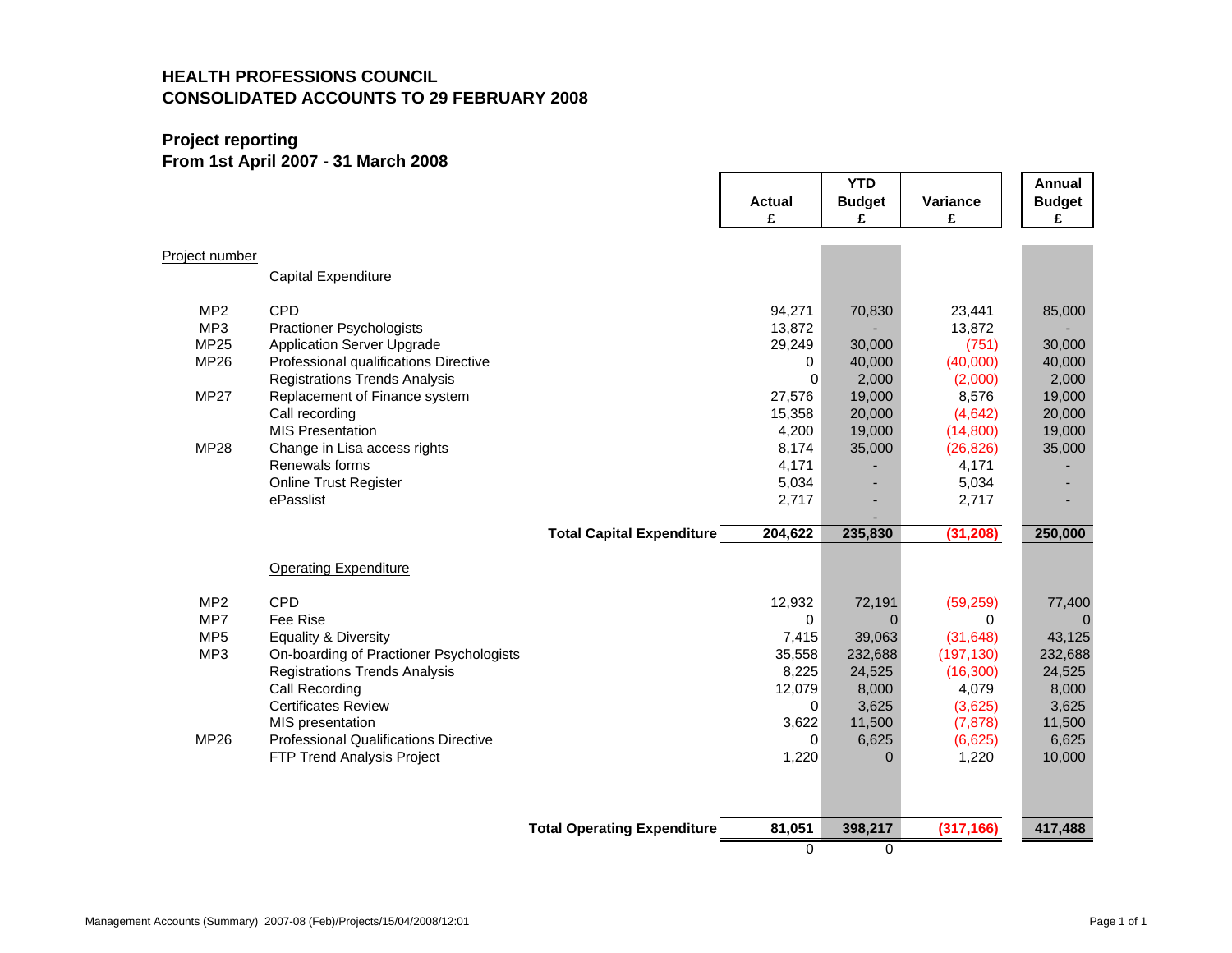## **CONSOLIDATED ACCOUNTS TO 29 FEBRUARY 2008**

## **CASH FLOW STATEMENT From 1st April 2007 - 31 March 2008**

|                                                                 | £             |   |
|-----------------------------------------------------------------|---------------|---|
| Surplus /(deficit) over expenditure                             | 555,543       |   |
| Depreciation charge for the year of tangible fixed assets       | 162,231       |   |
| (Increase)/decrease in debtors & prepayments                    | (5, 242)      |   |
| Increase/(decrease) in creditors (CGT and VAT Tax not included) | (344, 197)    |   |
| Increase /(decrease) in deferred income                         | 122,505       |   |
| Net cash In/(out)flow from operating activities                 | 490,840       |   |
| Return on investments and servicing of finance                  |               |   |
| Investment Income (Excluding realised gains & losses)           | 183,434       |   |
| <b>Capital expenditure and financial investments</b>            |               |   |
| Purchase of tangible assets                                     | (1, 210, 054) |   |
| Disposal of tangible assets                                     | 23,054        |   |
| Purchase of investments                                         | (229, 581)    |   |
| Proceeds from sale of investments                               | 305,315       |   |
| Increase/(decrease) in Cash                                     | (436,992      |   |
| Cash at 31 March 2007                                           | 4,049,524     |   |
| Cash at 29 February 2008                                        | 3,612,532     |   |
| <b>Cash Movement</b>                                            | (436, 992)    | 0 |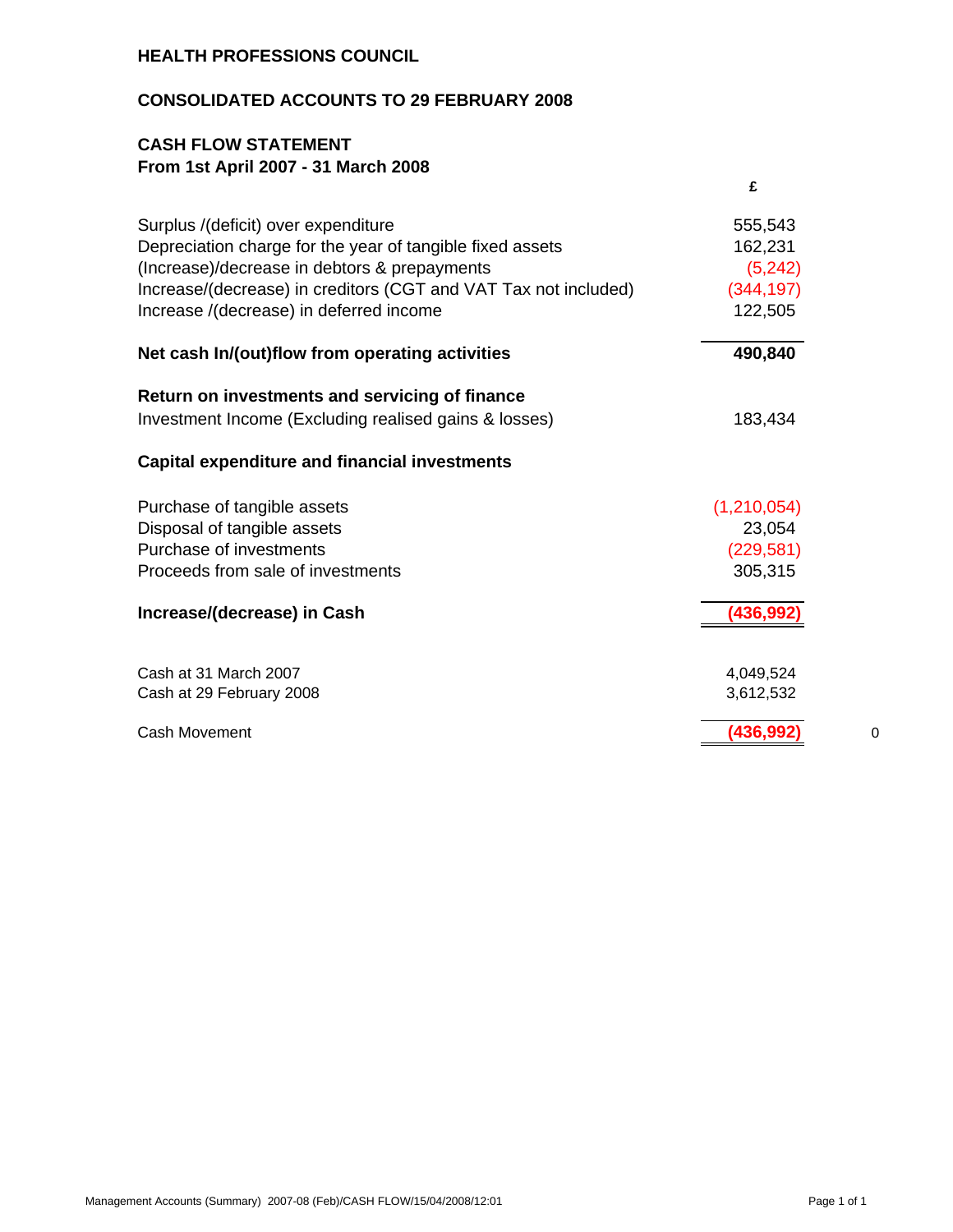## **HPC CONSOLIDATED Cash Flow: April 07 - March 08**

|                               |           |              |            |             |             |               |             |            |            |                |            |              |              | Total      |
|-------------------------------|-----------|--------------|------------|-------------|-------------|---------------|-------------|------------|------------|----------------|------------|--------------|--------------|------------|
|                               | Mar-06    | <b>APRIL</b> | <b>MAY</b> | <b>JUNE</b> | <b>JULY</b> | <b>AUGUST</b> | <b>SEPT</b> | <b>OCT</b> | <b>NOV</b> | <b>DEC</b>     | <b>JAN</b> | <b>FEB</b>   | <b>MAR</b>   | 12 Mths    |
| <b>Opening Balance 1st</b>    |           | 4,049,524    | 3,620,399  | 3,032,867   | 2,521,613   | 2,885,897     | 2,964,389   | 4,129,354  | 4,641,182  | 4,270,131      | 4,029,974  | 4,046,710    | 3,612,532    |            |
| Receipts                      |           |              |            |             |             |               |             |            |            |                |            |              |              |            |
|                               |           |              |            |             |             |               |             |            |            |                |            |              |              |            |
| Registration Income           |           | 834,762      | 925,929    | 818,102     | 994,137     | 1,049,128     | 950,293     | 1,192,506  | 716,830    | 1,135,336      | 987,187    | 1,019,970    |              |            |
| Investment Income             |           | 2,683        | 7,533      | 43,932      | 4,221       | 4,693         | 44,068      | 4,957      | 5,339      | 13,437         | 48,896     | 3,676        |              |            |
| <b>Investment Sales</b>       |           | $\mathbf{0}$ | 20,160     | 83,600      | 148         | 26,542        | $\Omega$    | 24,992     | 90,132     | 16,994         | 29,866     | 12,881       |              |            |
| Deferred Income Movements     |           | (29, 496)    | (694, 801) | (447, 059)  | 270,590     | (37, 428)     | 1,187,576   | 356,202    | (95, 724)  | (248, 100)     | 61,741     | (200, 996)   |              |            |
| <b>Bank Loan</b>              |           |              |            |             |             |               |             |            |            |                |            |              |              |            |
| Miscellaneous Income          |           |              |            | 19,649      | (19, 649)   |               |             |            | 5,746      | $\overline{0}$ | $\Omega$   |              |              |            |
|                               |           |              |            |             |             |               |             |            |            |                |            |              |              |            |
| <b>Total Cash Receipts</b>    |           | 807,949      | 258,821    | 518,224     | 1,249,447   | 1,042,935     | 2,181,937   | 1,578,657  | 722,323    | 917,667        | 1,127,690  | 835,531      | $\mathbf{0}$ | 11,241,180 |
|                               |           |              |            |             |             |               |             |            |            |                |            |              |              |            |
| <b>Payments</b>               |           |              |            |             |             |               |             |            |            |                |            |              |              |            |
| <b>Operational</b>            |           |              |            |             |             |               |             |            |            |                |            |              |              |            |
| Expenditure                   |           | 589,888      | 995,629    | 926,648     | 862,887     | 920,498       | 972,804     | 844,696    | 1,186,828  | 750,834        | 1,003,767  | 1,019,904    |              |            |
| Depreciation                  |           | (14, 695)    | (14, 428)  | (17, 129)   | (2,912)     | (16, 873)     | (12,081)    | (16, 401)  | (16,980)   | (16,980)       | (16, 288)  | (17, 464)    |              |            |
| Aged Cred / Accrual Movements |           | 664,359      | (170, 909) | 50,554      | 15,923      | (12, 303)     | (44, 676)   | 46,422     | (382, 788) | 314,149        | (226, 316) | 89,782       |              |            |
| <b>Debtor Movements</b>       |           | (31, 106)    | (15, 183)  | 3,125       | (34, 044)   | 1,985         | 49,598      | (2,501)    | 42,553     | (48, 278)      | 30,606     | 8,487        |              |            |
|                               |           |              |            |             |             |               |             |            |            |                |            |              |              |            |
| <b>Payments to Creditors</b>  |           | 1,208,446    | 795,109    | 963,198     | 841,854     | 893,307       | 965,646     | 872,215    | 829,613    | 999,725        | 791,769    | 1,100,709    | $\mathbf{0}$ | 10,261,591 |
|                               |           |              |            |             |             |               |             |            |            |                |            |              |              |            |
| <b>Exceptional</b>            |           |              |            |             |             |               |             |            |            |                |            |              |              |            |
| Capital Expenditure           |           | $\mathbf{0}$ | 35,306     | 33,927      | 57,650      | 71,136        | 28,940      | 128,361    | 238,238    | 141,354        | 320,116    | 155,026      |              |            |
| Capital Write-off             |           | $\Omega$     | $\Omega$   | $\Omega$    | (14, 350)   | $\Omega$      | (4, 481)    | (3,291)    |            | $\Omega$       | (932)      | $\Omega$     |              |            |
| <b>Investment Purchases</b>   |           | 28,628       | 15,938     | 32,353      |             | $\Omega$      | 26,867      | 69,544     | 25,523     | 16,745         | $\Omega$   | 13,974       |              |            |
| Loan Repayments               |           | $\mathbf{0}$ | $\Omega$   | $\Omega$    | $\Omega$    | $\mathbf{0}$  | $\Omega$    | $\Omega$   | $\Omega$   | $\mathbf{0}$   | $\Omega$   | $\mathbf{0}$ |              |            |
|                               |           |              |            |             |             |               |             |            |            |                |            |              |              |            |
| <b>Total Payments</b>         |           | 1,237,074    | 846,353    | 1,029,478   | 885,163     | 964,443       | 1,016,972   | 1,066,829  | 1,093,374  | 1,157,824      | 1,110,953  | 1,269,709    | $\mathbf 0$  | 11,678,172 |
|                               |           |              |            |             |             |               |             |            |            |                |            |              |              |            |
| <b>Closing Balance</b>        | 4,049,524 | 3,620,399    | 3,032,867  | 2,521,613   | 2,885,897   | 2,964,389     | 4,129,354   | 4,641,182  | 4,270,131  | 4,029,974      | 4,046,710  | 3,612,532    | 3,612,532    | (436,992)  |

| <b>Aged Creditors</b>      | 800,652 | 918,928 | 1,089,837 | 1,039,283 | 1,023,360 | 1,035,663 | 1,080,339 | 1,033,917 | 1,416,705 | 1,102,556 | 1,328,872 | 1,239,090 | 1,239,090 | ,239,090 |
|----------------------------|---------|---------|-----------|-----------|-----------|-----------|-----------|-----------|-----------|-----------|-----------|-----------|-----------|----------|
| Accruals                   | 782,635 |         |           |           |           |           |           |           |           |           |           |           |           | ΟI       |
| Budgeted Expenditure 05/06 |         |         |           |           |           |           |           |           |           |           |           |           |           |          |
|                            |         |         |           |           |           |           |           |           |           |           |           |           |           |          |

Deferred Income Movements - () Some income from deferred income and cash has already been received. If positive, cash received in advance and not recognised as income in current month. Depreciation - Cash paid for fixed assets incurred in previous months make depreciation a non cash item, so is taken off the current month expenditure.

Aged Creditor Movements - () Denotes an increase in aged creditors from the previous month and is taken off the current month expenditure as they haven't been paid. Vice versa for a positive figure.